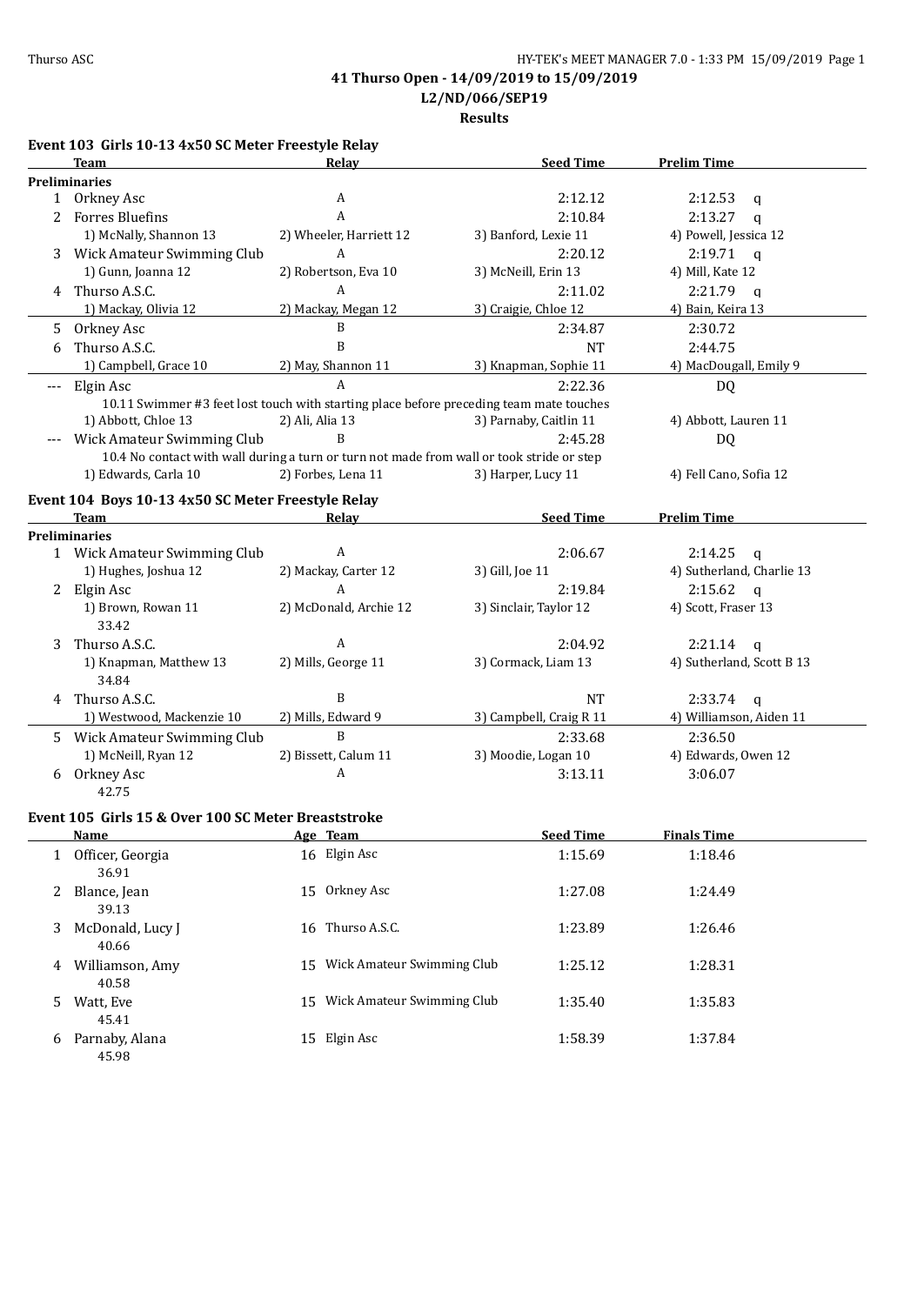**L2/ND/066/SEP19**

**Results**

## **(Event 105 Girls 15 & Over 100 SC Meter Breaststroke)**

| Name        | Team<br>Age      | <b>Seed Time</b> | <b>Finals Time</b> |  |
|-------------|------------------|------------------|--------------------|--|
| May, Rachel | 15 Thurso A.S.C. | 1:37.51          | 1:40.42            |  |
| 47.11       |                  |                  |                    |  |

### **Event 106 Boys 15 & Over 100 SC Meter Breaststroke**

|   | <b>Name</b>               | Age Team         | <b>Seed Time</b> | <b>Finals Time</b> |  |
|---|---------------------------|------------------|------------------|--------------------|--|
|   | Ridgley, Tim<br>32.44     | 22 Thurso A.S.C. | 1:07.95          | 1:10.04            |  |
| 2 | Brown, Calvin<br>34.06    | 15 Elgin Asc     | 1:14.85          | 1:13.54            |  |
| 3 | Johnston, Sean<br>39.04   | 15 Thurso A.S.C. | 1:24.59          | 1:22.43            |  |
| 4 | Smith, Kieran R<br>38.93  | 15 Orkney Asc    | 1:25.49          | 1:22.63            |  |
| 5 | Campbell, Andrew<br>39.27 | 15 Thurso A.S.C. | 1:23.38          | 1:22.84            |  |
| 6 | Pickering, Louis<br>39.08 | 15 Thurso A.S.C. | 1:21.34          | 1:23.62            |  |
|   | Strasdin, Thomas<br>40.69 | 15 Elgin Asc     | 1:26.38          | 1:26.24            |  |
| 8 | Scott, Bradley<br>44.02   | 15 Elgin Asc     | 1:38.75          | 1:35.96            |  |

## **Event 107 Girls 13-14 100 SC Meter Butterfly**

|       | <b>Name</b>                 | Age Team                                                                                                            | <b>Seed Time</b> | <b>Finals Time</b> |  |
|-------|-----------------------------|---------------------------------------------------------------------------------------------------------------------|------------------|--------------------|--|
|       | Mill, Emma<br>31.58         | 14 Wick Amateur Swimming Club                                                                                       | 1:08.28          | 1:09.24            |  |
| 2     | Cormack, Emma<br>35.04      | 14 Thurso A.S.C.                                                                                                    | 1:16.96          | 1:18.47            |  |
| 3     | Smith, Caitlin B<br>37.12   | 13 Orkney Asc                                                                                                       | 1:17.43          | 1:19.52            |  |
| 4     | Robertson, Erin R<br>36.78  | 13 Orkney Asc                                                                                                       | 1:20.80          | 1:25.34            |  |
| 5.    | Bain, Keira<br>39.14        | 13 Thurso A.S.C.                                                                                                    | 1:33.96          | 1:26.18            |  |
| 6     | Leitch, Ella<br>40.58       | 14 Orkney Asc                                                                                                       | 1:27.81          | 1:26.92            |  |
| 7     | McNally, Shannon<br>39.75   | 13 Forres Bluefins                                                                                                  | 1:36.43          | 1:30.22            |  |
| 8     | Martin, Kirsty<br>42.14     | 14 Forres Bluefins                                                                                                  | 1:41.76          | 1:36.75            |  |
| 9     | McAllister, Rowan<br>45.69  | 13 Orkney Asc                                                                                                       | 1:42.41          | 1:38.16            |  |
| 10    | Graham-Bishop, Pip<br>46.86 | 14 Orkney Asc                                                                                                       | 1:50.63          | 1:43.21            |  |
| 11    | Abbott, Chloe<br>49.89      | 13 Elgin Asc                                                                                                        | 1:48.93          | 1:53.45            |  |
| 12    | Ali, Alia<br>51.14          | 13 Elgin Asc                                                                                                        | 1:55.04          | 1:55.99            |  |
| $---$ | Ross, Lucie                 | 14 Wick Amateur Swimming Club<br>8.3 Movements of the legs not simultaneous or alternating movement of legs or feet | 1:30.26          | DQ                 |  |

41.73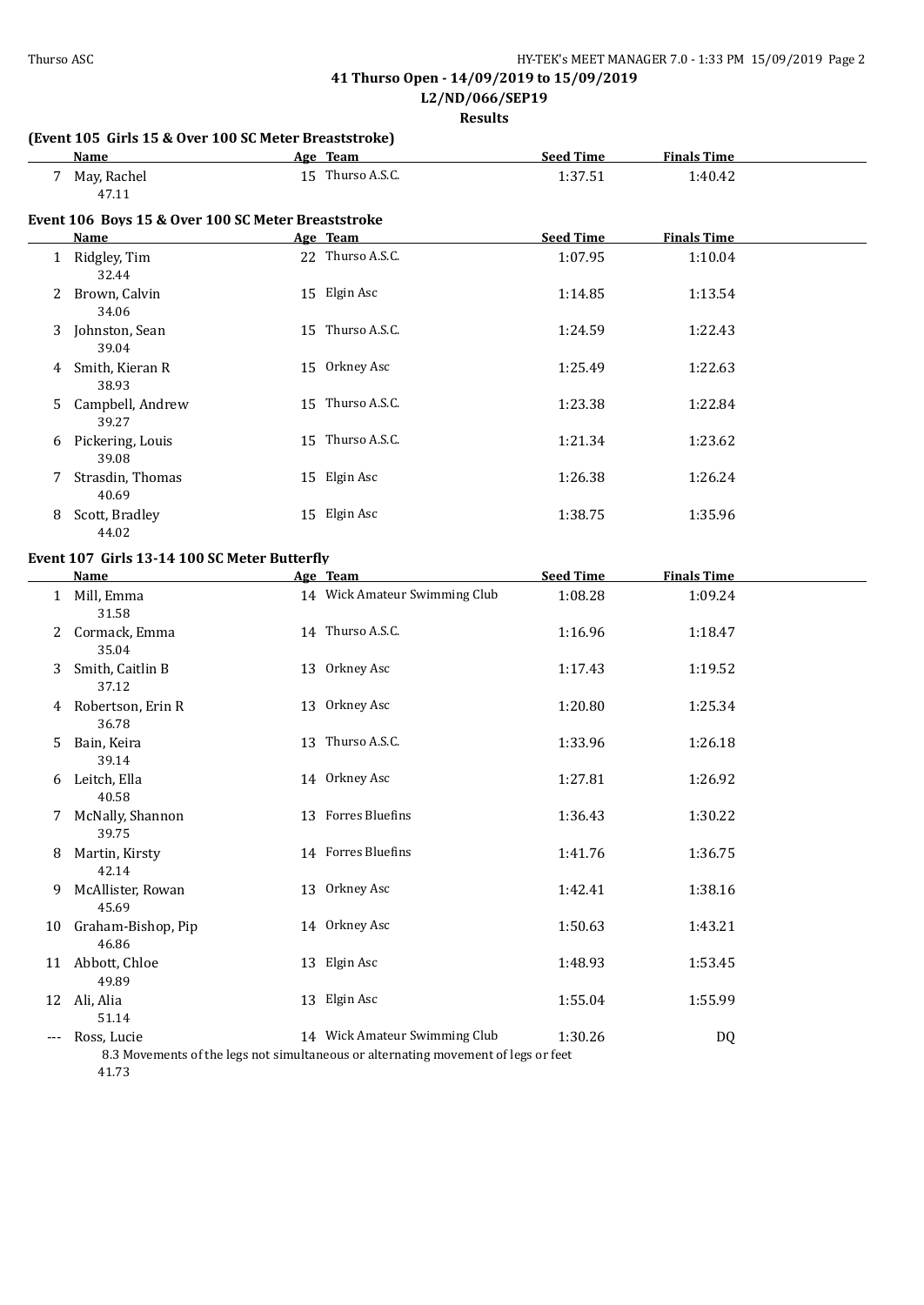**L2/ND/066/SEP19**

**Results**

|       | (Event 107 Girls 13-14 100 SC Meter Butterfly)<br><b>Name</b>   |    | Age Team                                                                                            | <b>Seed Time</b> | <b>Finals Time</b> |  |
|-------|-----------------------------------------------------------------|----|-----------------------------------------------------------------------------------------------------|------------------|--------------------|--|
| $---$ | Long, Abigail                                                   |    | 13 Elgin Asc                                                                                        | 1:51.46          | <b>DQ</b>          |  |
|       | 49.06                                                           |    | 8.3 Movements of the legs not simultaneous or alternating movement of legs or feet                  |                  |                    |  |
|       | Event 108 Boys 13-14 100 SC Meter Butterfly                     |    |                                                                                                     |                  |                    |  |
|       | Name                                                            |    | Age Team                                                                                            | <b>Seed Time</b> | <b>Finals Time</b> |  |
|       | 1 Mackay, John<br>32.09                                         |    | 14 Wick Amateur Swimming Club                                                                       | 1:21.51          | 1:11.74            |  |
| 2     | Sutherland, Lewis<br>33.05                                      |    | 14 Wick Amateur Swimming Club                                                                       | 1:18.57          | 1:15.29            |  |
| 3     | Banford, Ben<br>35.90                                           |    | 14 Forres Bluefins                                                                                  | 1:18.25          | 1:19.46            |  |
|       | 4 Henry, Chester<br>36.37                                       |    | 14 Wick Amateur Swimming Club                                                                       | 1:19.32          | 1:19.63            |  |
| 5.    | Klimas, Owen<br>36.24                                           |    | 13 Wick Amateur Swimming Club                                                                       | 1:20.26          | 1:21.83            |  |
|       | 6 Mackay, Sam<br>39.37                                          |    | 14 Thurso A.S.C.                                                                                    | 1:29.89          | 1:24.42            |  |
| 7     | Morgan, Innes K<br>39.79                                        |    | 14 Thurso A.S.C.                                                                                    | 1:26.64          | 1:25.72            |  |
| 8     | Sutherland, Scott B<br>38.86                                    |    | 13 Thurso A.S.C.                                                                                    | 1:27.60          | 1:26.25            |  |
| 9     | Sutherland, Charlie<br>43.40                                    |    | 13 Wick Amateur Swimming Club                                                                       | 1:29.13          | 1:33.59            |  |
| 10    | Cormack, Liam<br>46.72                                          |    | 13 Thurso A.S.C.                                                                                    | <b>NT</b>        | 1:47.26            |  |
| 11    | Knapman, Matthew<br>50.38                                       |    | 13 Thurso A.S.C.                                                                                    | 1:41.24          | 1:49.01            |  |
|       | Scott, Fraser                                                   |    | 13 Elgin Asc                                                                                        | 1:44.93          | DQ                 |  |
|       | 43.46                                                           |    | 8.2 Arms not brought forward simultaneously or arms not brought forward over the water              |                  |                    |  |
|       | Kolthammer, Ben                                                 |    | 13 Orkney Asc                                                                                       | 1:49.52          | DQ                 |  |
|       | 47.38                                                           |    | 8.3 Movements of the legs not simultaneous or alternating movement of legs or feet                  |                  |                    |  |
|       | Burton, Fraser<br>40.74                                         |    | 13 Orkney Asc<br>8.3 Movements of the legs not simultaneous or alternating movement of legs or feet | 1:29.88          | DQ                 |  |
|       |                                                                 |    |                                                                                                     |                  |                    |  |
|       | Event 109 Girls 10 & Under 50 SC Meter Butterfly<br><b>Name</b> |    | Age Team                                                                                            | <b>Seed Time</b> | <b>Finals Time</b> |  |
| 1     | Robertson, Eva                                                  |    | 10 Wick Amateur Swimming Club                                                                       | 45.07            | 42.66              |  |
| 2     | Powell, Grace                                                   |    | 10 Forres Bluefins                                                                                  | 47.83            | 45.38              |  |
| 3     | Clapham, Jenna M                                                |    | 10 Orkney Asc                                                                                       | 44.81            | 46.85              |  |
| 4     | Edwards, Carla                                                  |    | 10 Wick Amateur Swimming Club                                                                       | 49.02            | 47.01              |  |
| 5     | Campbell, Grace                                                 |    | 10 Thurso A.S.C.                                                                                    | 46.72            | 47.34              |  |
| 6     | MacDougall, Emily                                               |    | 9 Thurso A.S.C.                                                                                     | 47.66            | 48.98              |  |
| 7     | Linklater, Rafi A                                               | 10 | Orkney Asc                                                                                          | 1:00.16          | 1:05.06            |  |

8 Hamill, Ava 9 Orkney Asc 1:16.62 -- Pepper, Leah 8 Orkney Asc NT NT DQ

8.3 Movements of the legs not simultaneous or alternating movement of legs or feet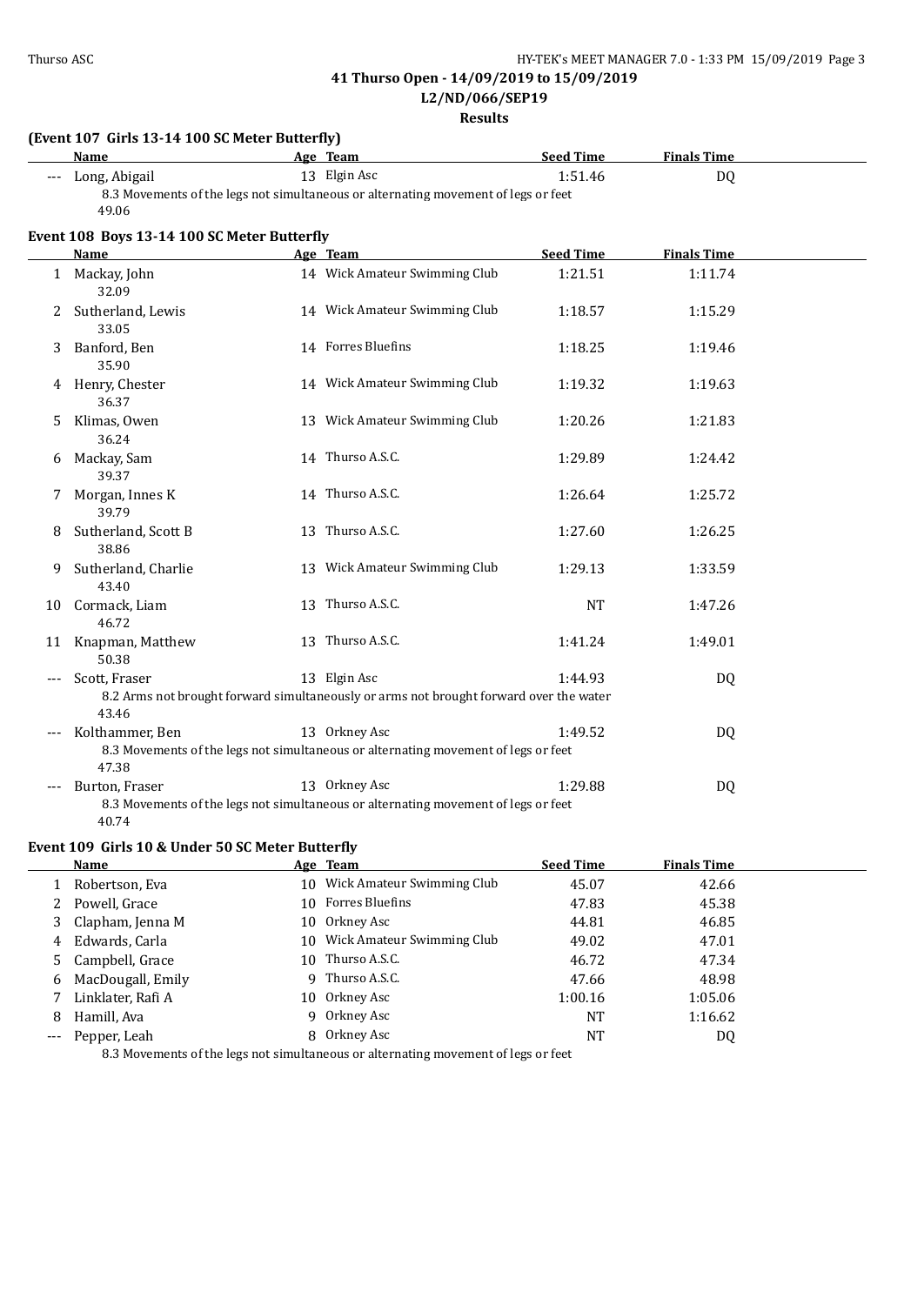**Results**

## **Event 110 Boys 10 & Under 50 SC Meter Butterfly**

|       | Name                                                       |     | <u>Age Team</u>            | <b>Seed Time</b> | <b>Finals Time</b> |  |
|-------|------------------------------------------------------------|-----|----------------------------|------------------|--------------------|--|
|       | Mills, Edward                                              | q.  | Thurso A.S.C.              | 47.06            | 45.10              |  |
|       | 2 Westwood, Mackenzie                                      | 10  | Thurso A.S.C.              | 51.75            | 49.05              |  |
| 3.    | Mackay, Alexander                                          | 10  | Wick Amateur Swimming Club | 1:10.10          | 1:01.89            |  |
|       | 4 Dufort-Kennett, Innes                                    | 10. | Orkney Asc                 | 1:03.93          | 1:03.34            |  |
|       | 5 McNeill, Harry                                           | q.  | Wick Amateur Swimming Club | NT               | 1:07.52            |  |
| 6     | Robertson, Euan J                                          |     | 9 Orkney Asc               | 1:23.43          | 1:20.55            |  |
| $---$ | Burton, Craig                                              | Q   | Orkney Asc                 | 1:04.07          | DQ                 |  |
|       | 8.3 Breaststroke kick used (legal in Masters Competitions) |     |                            |                  |                    |  |

#### **Event 111 Girls 11-12 100 SC Meter Freestyle**

|    | <b>Name</b>                   | Age Team                      | <b>Seed Time</b> | <b>Finals Time</b> |  |
|----|-------------------------------|-------------------------------|------------------|--------------------|--|
|    | 1 Powell, Jessica<br>32.96    | 12 Forres Bluefins            | 1:10.51          | 1:08.72            |  |
|    | 2 Mill, Kate<br>33.24         | 12 Wick Amateur Swimming Club | 1:11.01          | 1:11.11            |  |
|    | 3 Simpson, Zara S<br>33.38    | 12 Orkney Asc                 | 1:15.85          | 1:11.69            |  |
|    | 4 Wheeler, Harriett<br>35.53  | 12 Forres Bluefins            | 1:17.93          | 1:13.56            |  |
|    | 5 Spence, Annie<br>36.23      | 12 Orkney Asc                 | 1:18.33          | 1:15.70            |  |
|    | 6 Parnaby, Caitlin<br>37.15   | 11 Elgin Asc                  | 1:18.12          | 1:15.83            |  |
|    | 7 Gunn, Joanna<br>35.53       | 12 Wick Amateur Swimming Club | 1:17.26          | 1:16.37            |  |
|    | 8 Mackay, Olivia<br>39.69     | 12 Thurso A.S.C.              | 1:21.27          | 1:20.27            |  |
| 9  | MacLeod, Gracie<br>38.72      | 11 Orkney Asc                 | 1:23.84          | 1:20.30            |  |
|    | 10 Abbott, Lauren<br>38.73    | 11 Elgin Asc                  | 1:20.60          | 1:20.31            |  |
|    | 11 Manson, Beth<br>38.26      | 12 Elgin Asc                  | 1:25.69          | 1:20.92            |  |
|    | 12 Banford, Lexie<br>40.16    | 11 Forres Bluefins            | 1:27.83          | 1:22.25            |  |
|    | 13 Craigie, Chloe<br>39.63    | 12 Thurso A.S.C.              | 1:25.79          | 1:23.25            |  |
|    | 14 Wallace, Amy<br>38.76      | 12 Elgin Asc                  | 1:30.96          | 1:24.02            |  |
|    | 15 Mackay, Megan<br>40.96     | 12 Thurso A.S.C.              | 1:19.60          | 1:25.53            |  |
|    | 16 Sharp, Rachel<br>39.82     | 11 Inverness Asc              | 2:00.98          | 1:25.80            |  |
| 17 | Kenyon, Lucy V<br>41.10       | 11 Orkney Asc                 | 1:31.52          | 1:27.22            |  |
| 18 | Malcolm, Isla<br>40.81        | 11 Elgin Asc                  | 1:33.21          | 1:29.04            |  |
|    | 19 Robertson, Leah<br>1:29.65 | 11 Orkney Asc                 | 1:35.97          | 1:29.59            |  |
|    | 20 Fell Cano, Sofia<br>42.72  | 12 Wick Amateur Swimming Club | 1:30.50          | 1:30.19            |  |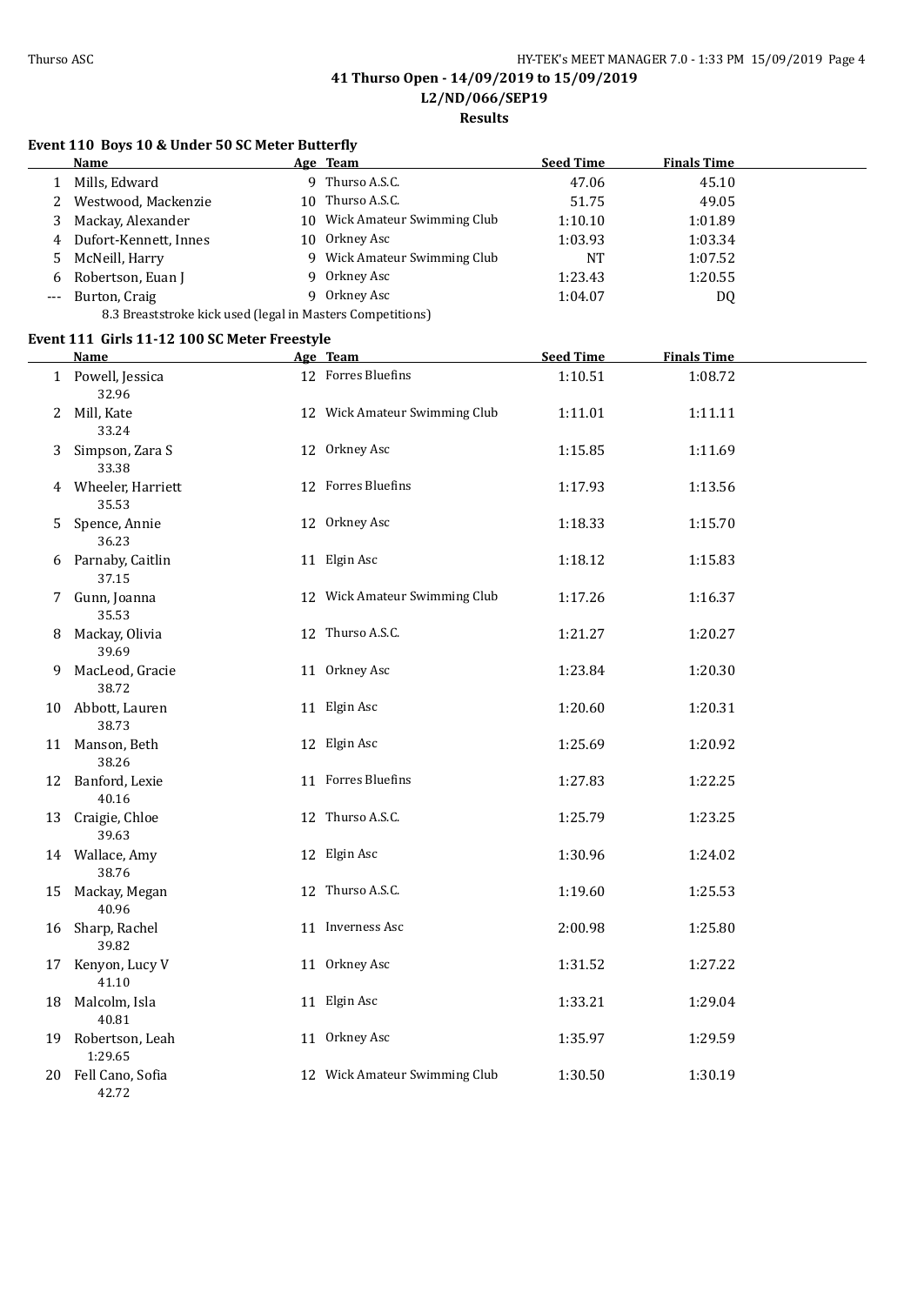**L2/ND/066/SEP19**

**Results**

## **(Event 111 Girls 11-12 100 SC Meter Freestyle)**

|    | <b>Name</b>                |    | Age Team                      | <b>Seed Time</b> | <b>Finals Time</b> |  |
|----|----------------------------|----|-------------------------------|------------------|--------------------|--|
|    | 21 May, Shannon<br>43.82   |    | 11 Thurso A.S.C.              | 1:30.35          | 1:30.39            |  |
| 22 | Smith, Libby C<br>41.99    |    | 11 Orkney Asc                 | 1:29.12          | 1:30.81            |  |
| 23 | Hughes, Morgan<br>43.45    |    | 11 Elgin Asc                  | 1:32.37          | 1:33.35            |  |
| 24 | Ali, Mai<br>43.74          |    | 11 Elgin Asc                  | 1:39.00          | 1:34.24            |  |
| 25 | Tomalin, Amelia C<br>44.45 |    | 11 Orkney Asc                 | 1:36.90          | 1:34.41            |  |
| 26 | Firth, Rhiannon<br>45.19   |    | 11 Orkney Asc                 | 1:42.88          | 1:36.10            |  |
| 27 | Harper, Lucy<br>43.90      |    | 11 Wick Amateur Swimming Club | 1:43.14          | 1:38.00            |  |
| 28 | Forbes, Lena<br>47.09      |    | 11 Wick Amateur Swimming Club | NT               | 1:39.86            |  |
| 29 | Peters, Alida<br>46.80     |    | 11 Orkney Asc                 | 1:44.26          | 1:41.46            |  |
| 30 | Gunn, Hannah<br>44.68      |    | 12 Wick Amateur Swimming Club | 1:40.00          | 1:41.95            |  |
| 31 | Miller, Cara<br>45.78      |    | 12 Wick Amateur Swimming Club | 1:49.48          | 1:42.97            |  |
| 32 | Murdoch, Ellie<br>48.15    |    | 12 Elgin Asc                  | 1:43.00          | 1:46.39            |  |
| 33 | Knapman, Sophie<br>49.76   | 11 | Thurso A.S.C.                 | NT               | 1:50.48            |  |

## **Event 112 Boys 11-12 100 SC Meter Freestyle**

|    | <b>Name</b>                   |    | Age Team                      | <b>Seed Time</b> | <b>Finals Time</b> |  |
|----|-------------------------------|----|-------------------------------|------------------|--------------------|--|
|    | Hughes, Joshua<br>33.39       |    | 12 Wick Amateur Swimming Club | 1:14.92          | 1:11.27            |  |
| 2  | Riddoch-Smith, Dylan<br>34.94 |    | 11 Forres Bluefins            | 1:12.99          | 1:13.05            |  |
| 3  | Brown, Rowan<br>35.17         |    | 11 Elgin Asc                  | 1:18.00          | 1:15.37            |  |
| 4  | Sinclair, Taylor<br>35.51     |    | 12 Elgin Asc                  | 1:17.40          | 1:17.21            |  |
| 5  | Mackay, Carter<br>38.90       |    | 12 Wick Amateur Swimming Club | 1:15.94          | 1:18.40            |  |
| 6  | Linklater, Max<br>38.74       | 12 | Orkney Asc                    | 1:27.87          | 1:24.65            |  |
| 7  | Gill, Joe                     | 11 | Wick Amateur Swimming Club    | 1:21.84          | 1:25.32            |  |
| 8  | Edwards, Owen                 | 12 | Wick Amateur Swimming Club    | 1:32.23          | 1:26.02            |  |
| 9  | Paterson, Lewis<br>40.91      |    | 12 Forres Bluefins            | 1:35.61          | 1:27.23            |  |
| 10 | Campbell, Craig R<br>41.97    | 11 | Thurso A.S.C.                 | 1:32.66          | 1:27.72            |  |
| 11 | McNeill, Ryan<br>41.13        |    | 12 Wick Amateur Swimming Club | 1:31.55          | 1:28.25            |  |
| 12 | Bissett, Calum<br>42.65       |    | 11 Wick Amateur Swimming Club | 1:33.75          | 1:29.21            |  |
| 13 | Mills, George<br>42.49        | 11 | Thurso A.S.C.                 | 1:30.47          | 1:29.40            |  |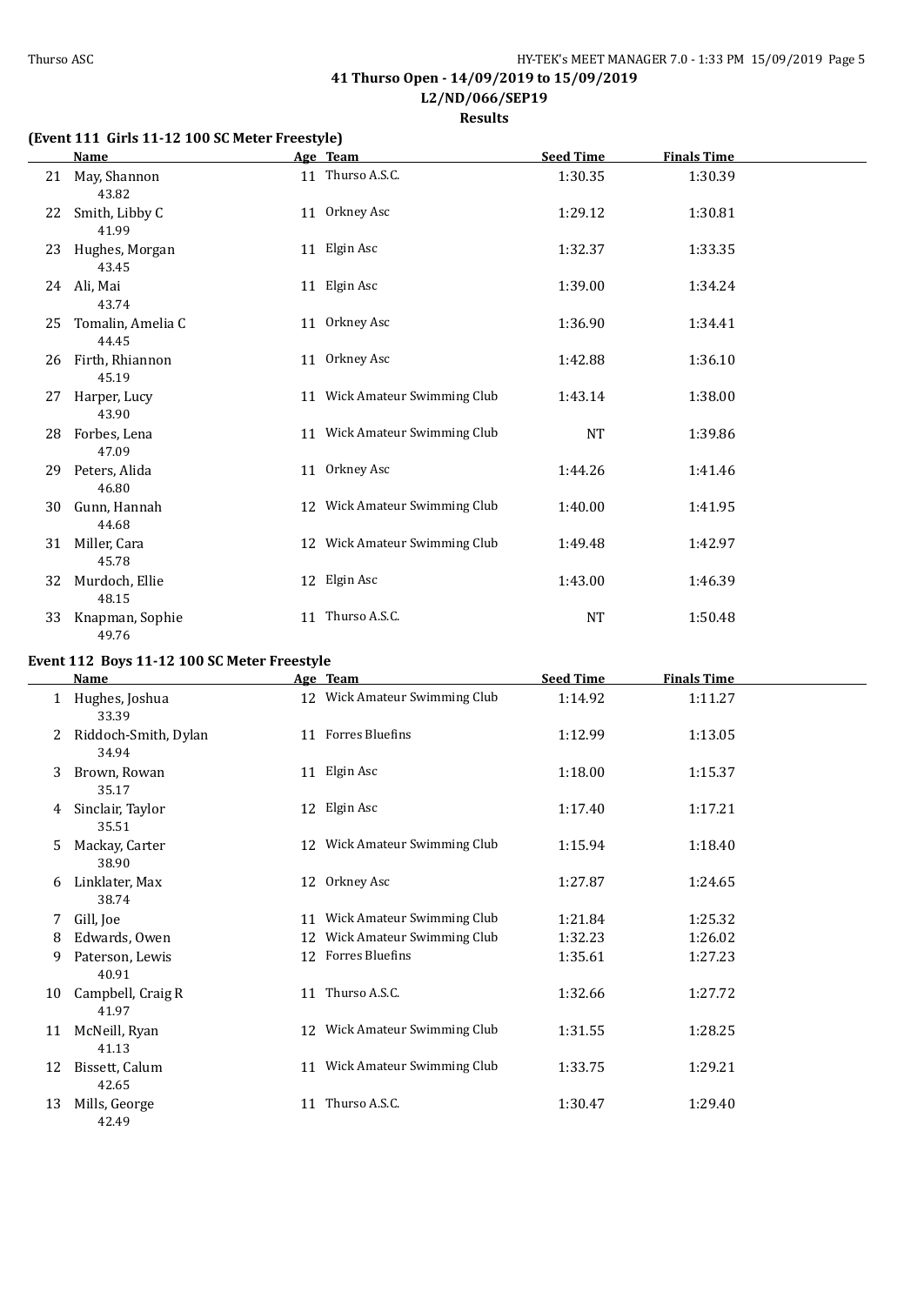**Results**

### **(Event 112 Boys 11-12 100 SC Meter Freestyle)**

|    | Name                       |    | Age Team                   | <b>Seed Time</b> | <b>Finals Time</b> |  |
|----|----------------------------|----|----------------------------|------------------|--------------------|--|
| 14 | McDonald, Archie<br>42.30  |    | 12 Elgin Asc               | 1:33.81          | 1:30.90            |  |
| 15 | Williamson, Aiden<br>41.87 | 11 | Thurso A.S.C.              | NT               | 1:31.85            |  |
| 16 | Edwards, Rhys<br>44.45     | 12 | Wick Amateur Swimming Club | 1:43.63          | 1:34.21            |  |
| 17 | Aberdein, Finn G<br>43.35  | 12 | Orkney Asc                 | 1:35.78          | 1:34.24            |  |
| 18 | Mackillop, Max<br>47.06    | 11 | Wick Amateur Swimming Club | 1:45.45          | 1:37.05            |  |
| 19 | Holliday, Finan<br>44.81   | 11 | Elgin Asc                  | 1:40.55          | 1:37.91            |  |

## **Event 113 Girls 14-18 4x50 SC Meter Medley Relay**

|   | Team                            | Relay                  | <b>Seed Time</b>     | <b>Finals Time</b>      |  |
|---|---------------------------------|------------------------|----------------------|-------------------------|--|
|   | Wick Amateur Swimming Club      | A                      | 2:21.43              | 2:20.00                 |  |
|   | 1) Watt, Eve 15<br>39.25        | 2) Williamson, Amy 15  | 3) Mill, Emma 14     | 4) Ross, Lucie 14       |  |
| 2 | Orkney Asc<br>38.94             | A                      | 2:10.38              | 2:29.00                 |  |
| 3 | Thurso A.S.C.                   | A                      | 2:08.99              | 2:31.35                 |  |
|   | 1) McDonald, Lucy J 16<br>33.89 | 2) Cormack, Emma 14    | 3) May, Rachel 15    | 4) Coghill, Ashleigh 14 |  |
| 4 | Elgin Asc                       | A                      | 2:30.08              | 2:32.25                 |  |
|   | 1) Manson, Beth 12<br>41.04     | 2) Officer, Georgia 16 | 3) Abbott, Lauren 11 | 4) Parnaby, Alana 15    |  |

## **Event 114 Boys 14-99 4x50 SC Meter Medley Relay**

|   | Team                        | Relay                   | <b>Seed Time</b>       | <b>Finals Time</b>     |  |
|---|-----------------------------|-------------------------|------------------------|------------------------|--|
|   | Thurso A.S.C.               | A                       | 1:54.23                | 2:06.71                |  |
|   | 1) Mackay, Sam 14<br>36.26  | 2) Ridgley, Tim 22      | 3) Campbell, Andrew 15 | 4) Pickering, Louis 15 |  |
|   | Wick Amateur Swimming Club  | A                       | 2:16.08                | 2:08.23                |  |
|   | 1) Mackay, John 14<br>31.81 | 2) Sutherland, Lewis 14 | 3) Klimas, Owen 13     | 4) Henry, Chester 14   |  |
|   | Elgin Asc                   | A                       | 2:10.16                | 2:10.09                |  |
|   | 1) Scott, Bradley 15        | 2) Brown, Calvin 15     | 3) Strasdin, Thomas 15 | 4) Ali, Youssof 16     |  |
| 4 | Orkney Asc<br>41.09         | A                       | 2:33.80                | 2:28.21                |  |

### **Event 115 Girls 10-13 4x50 SC Meter Freestyle Relay**

| Team                                                      | Relay                        | <b>Seed Time</b>                | <b>Finals Time</b>               |  |
|-----------------------------------------------------------|------------------------------|---------------------------------|----------------------------------|--|
| Orkney Asc<br>33.79                                       | A                            | 2:12.53                         | 2:12.52                          |  |
| <b>Forres Bluefins</b><br>1) McNally, Shannon 13<br>33.27 | A<br>2) Wheeler, Harriett 12 | 2:13.27<br>3) Banford, Lexie 11 | 2:13.67<br>4) Powell, Jessica 12 |  |
| Wick Amateur Swimming Club<br>1) Gunn, Joanna 12<br>34.34 | A<br>2) Robertson, Eva 10    | 2:19.71<br>3) McNeill, Erin 13  | 2:20.68<br>4) Mill, Kate 12      |  |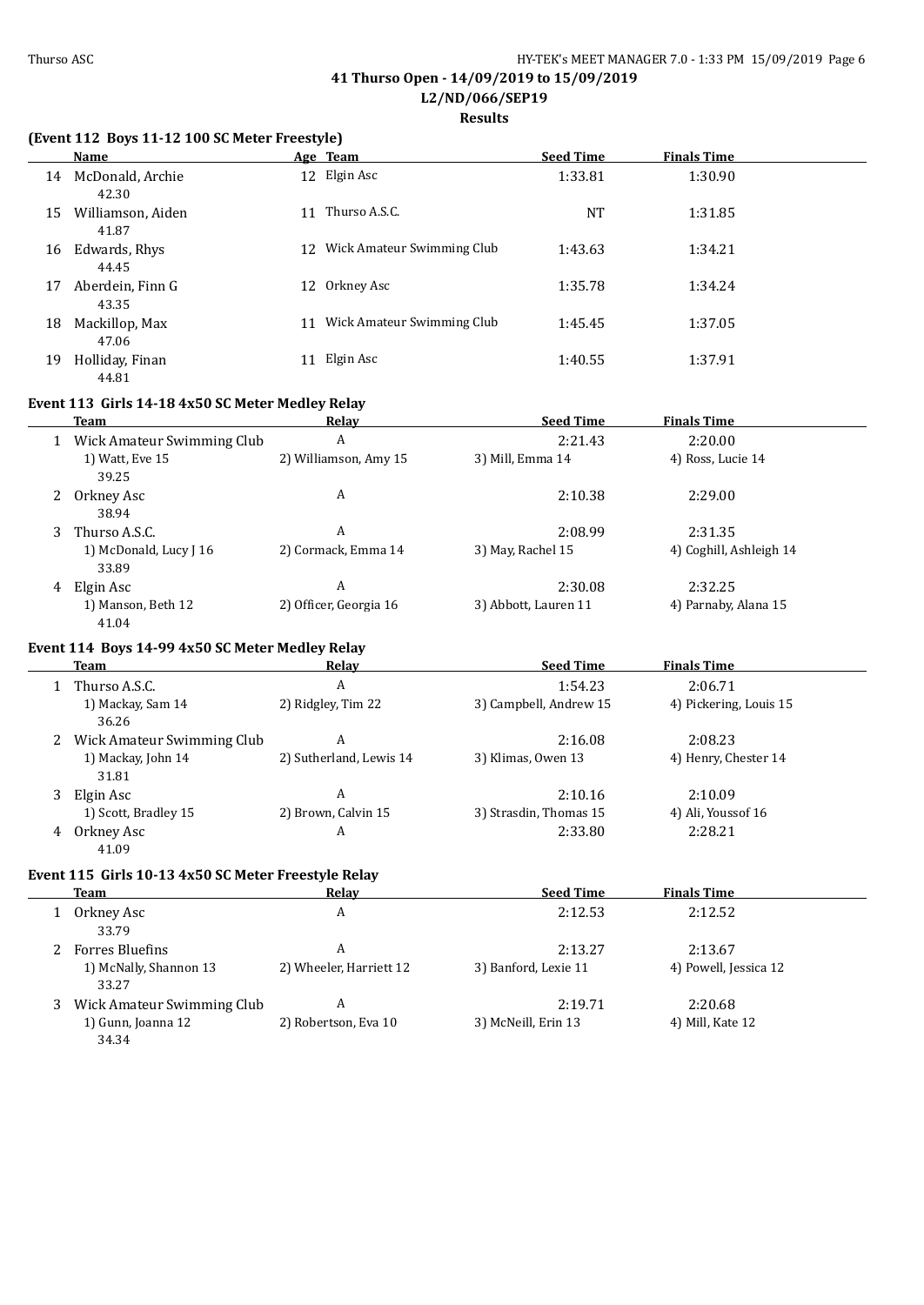**L2/ND/066/SEP19**

|        | (Event 115 Girls 10-13 4x50 SC Meter Freestyle Relay)<br>Team |    | Relay                         |                 | <b>Seed Time</b>                  | <b>Finals Time</b>                   |        |
|--------|---------------------------------------------------------------|----|-------------------------------|-----------------|-----------------------------------|--------------------------------------|--------|
|        | 4 Thurso A.S.C.                                               |    | A                             |                 | 2:21.79                           | 2:21.31                              |        |
|        | 1) Mackay, Olivia 12<br>36.02                                 |    | 2) Mackay, Megan 12           |                 | 3) Craigie, Chloe 12              | 4) Bain, Keira 13                    |        |
|        | Event 116 Boys 10-13 4x50 SC Meter Freestyle Relay            |    |                               |                 |                                   |                                      |        |
|        | Team                                                          |    | <b>Relay</b>                  |                 | <b>Seed Time</b>                  | <b>Finals Time</b>                   |        |
|        | 1 Wick Amateur Swimming Club<br>1) Hughes, Joshua 12<br>31.97 |    | A<br>2) Mackay, Carter 12     | 3) Gill, Joe 11 | 2:14.25                           | 2:11.00<br>4) Sutherland, Charlie 13 |        |
|        | 2 Elgin Asc<br>1) Brown, Rowan 11<br>33.07                    |    | A<br>2) McDonald, Archie 12   |                 | 2:15.62<br>3) Sinclair, Taylor 12 | 2:16.57<br>4) Scott, Fraser 13       |        |
| 3      | Thurso A.S.C.<br>1) Knapman, Matthew 13<br>34.90              |    | A<br>2) Mills, George 11      |                 | 2:21.14<br>3) Cormack, Liam 13    | 2:25.06<br>4) Sutherland, Scott B 13 |        |
| 4      | Thurso A.S.C.                                                 |    | B                             |                 | 2:33.74                           | 2:40.68                              |        |
|        | 1) Westwood, Mackenzie 10<br>39.47                            |    | 2) Mills, Edward 9            |                 | 3) Campbell, Craig R 11           | 4) Williamson, Aiden 11              |        |
|        | Event 201 Girls 50 SC Meter Freestyle                         |    |                               |                 |                                   |                                      |        |
|        | Name                                                          |    | Age Team                      |                 | <b>Seed Time</b>                  | <b>Prelim Time</b>                   |        |
| 1      | <b>Preliminaries</b><br>Mill, Emma                            |    | 14 Wick Amateur Swimming Club |                 | 27.89                             | 28.55                                |        |
| 2      | Blance, Jean                                                  |    | 15 Orkney Asc                 |                 | 28.66                             | 28.98                                | q      |
| 3      | Coia-Gamble, Kaitlin                                          |    | 14 Inverness Asc              |                 | 29.20                             | 29.51                                | q      |
| 4      | Officer, Georgia                                              |    | 16 Elgin Asc                  |                 | 28.93                             | 29.65                                | q<br>q |
| 5.     | MacBean, Mairi                                                |    | 15 Inverness Asc              |                 | 29.91                             | 30.26                                |        |
| 6      | McDonald, Lucy J                                              |    | 16 Thurso A.S.C.              |                 | 29.68                             | 30.65                                |        |
|        | Williamson, Amy                                               |    | 15 Wick Amateur Swimming Club |                 | 30.13                             | 31.00                                |        |
| 7<br>8 | Cormack, Emma                                                 | 14 | Thurso A.S.C.                 |                 | 31.10                             | 31.33                                |        |
| 9      | Smith, Caitlin B                                              | 13 | Orkney Asc                    |                 | 32.33                             | 31.88                                |        |
| 10     | Simpson, Zara S                                               | 12 | Orkney Asc                    |                 | 30.70                             | 32.22                                |        |
| 11     | Mill, Kate                                                    | 12 | Wick Amateur Swimming Club    |                 | 32.94                             | 32.24                                |        |
| 12     | Powell, Jessica                                               | 12 | Forres Bluefins               |                 | 32.70                             | 32.40                                |        |
| 13     | Watt, Eve                                                     | 15 | Wick Amateur Swimming Club    |                 | 32.35                             | 32.48                                |        |
| 14     | Robertson, Erin R                                             |    | 13 Orkney Asc                 |                 | 32.94                             | 34.03                                |        |
|        | Event 202 Boys 50 SC Meter Freestyle                          |    |                               |                 |                                   |                                      |        |
|        | Name                                                          |    | Age Team                      |                 | <b>Seed Time</b>                  | <b>Prelim Time</b>                   |        |
|        | <b>Preliminaries</b><br>1 Brown, Calvin                       | 15 | Elgin Asc                     |                 | 25.80                             | 25.55                                |        |
| 2      | Ridgley, Tim                                                  | 22 | Thurso A.S.C.                 |                 | 25.85                             | 26.01                                | q      |
| 3      | Mackay, John                                                  | 14 | Wick Amateur Swimming Club    |                 | 27.87                             | 27.18                                | q      |
| 4      | Sutherland, Lewis                                             | 14 | Wick Amateur Swimming Club    |                 | 27.09                             | 27.23                                | q      |
|        |                                                               |    | Thurso A.S.C.                 |                 |                                   |                                      | a      |
| 5      | Pickering, Louis                                              | 15 | Thurso A.S.C.                 |                 | 27.91                             | 27.73                                |        |
| 6      | Campbell, Andrew                                              | 15 |                               |                 | 30.25                             | 29.03                                |        |
| 7      | Smith, Kieran R                                               | 15 | Orkney Asc                    |                 | 30.69                             | 29.22                                |        |
| 8      | Ali, Youssof                                                  | 16 | Elgin Asc                     |                 | 29.17                             | 29.98                                |        |
| 9      | Strasdin, Thomas                                              | 15 | Elgin Asc                     |                 | 30.18                             | 30.13                                |        |
| 10     | Klimas, Owen                                                  | 13 | Wick Amateur Swimming Club    |                 | 29.82                             | 30.74                                |        |
| 11     | Henry, Chester                                                |    | 14 Wick Amateur Swimming Club |                 | 28.70                             | 30.79                                |        |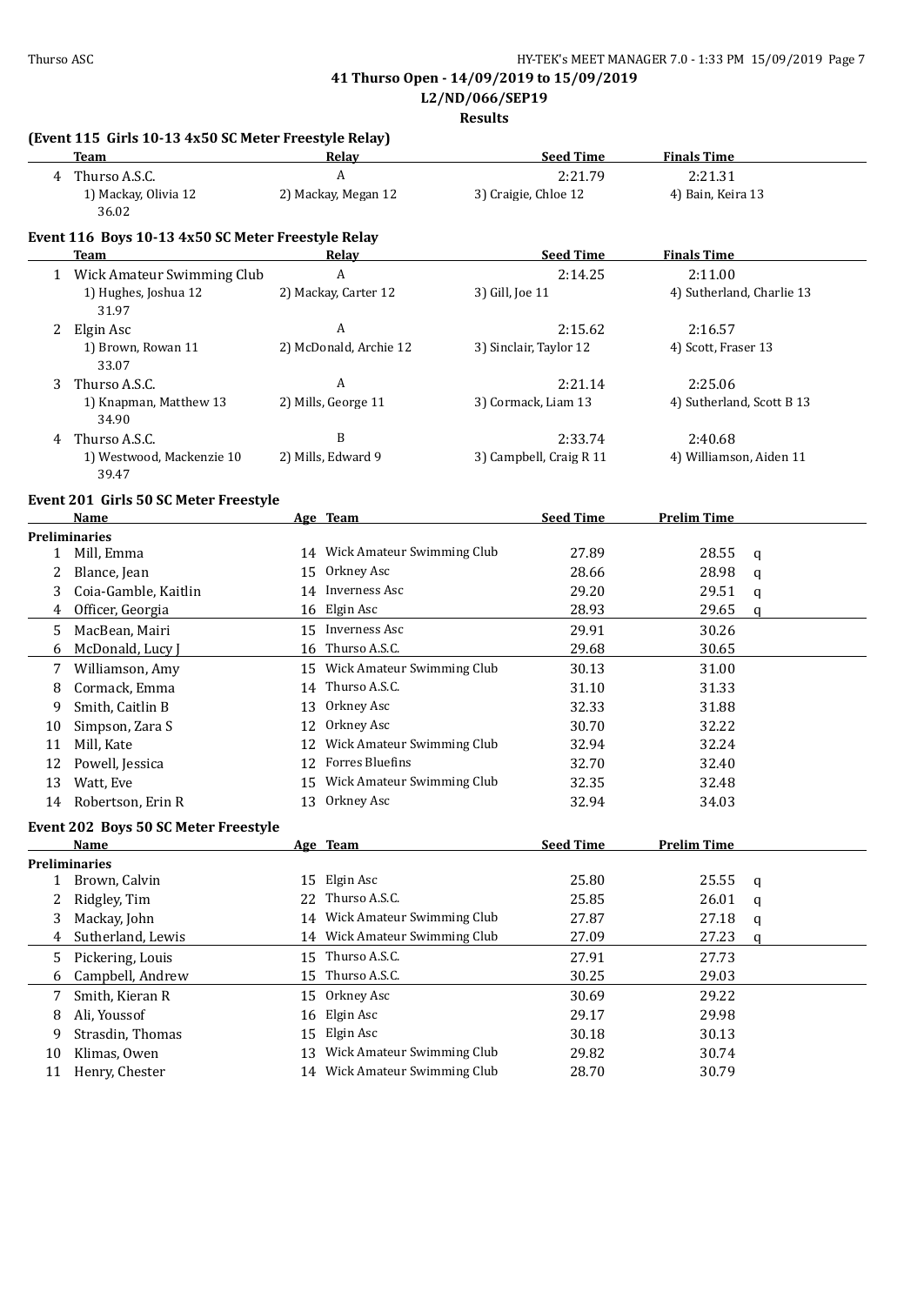**L2/ND/066/SEP19**

**Results**

|                      | Preliminaries  (Event 202 Boys 50 SC Meter Freestyle)         |    |                               |                  |                    |  |
|----------------------|---------------------------------------------------------------|----|-------------------------------|------------------|--------------------|--|
|                      | Name                                                          |    | Age Team                      | <b>Seed Time</b> | <b>Prelim Time</b> |  |
| 12                   | Sutherland, Charlie                                           |    | 13 Wick Amateur Swimming Club | 29.97            | 31.36              |  |
| 13                   | Scott, Fraser                                                 |    | 13 Elgin Asc                  | 29.84            | 31.81              |  |
| 14                   | Scott, Bradley                                                |    | 15 Elgin Asc                  | 29.20            | 32.39              |  |
|                      | Event 203 Girls 10 & Under 50 SC Meter Backstroke             |    |                               |                  |                    |  |
|                      | <b>Name</b>                                                   |    | Age Team                      | <b>Seed Time</b> | <b>Finals Time</b> |  |
| $\mathbf{1}$         | MacDougall, Emily                                             |    | 9 Thurso A.S.C.               | 43.91            | 43.59              |  |
| 2                    | Clapham, Jenna M                                              |    | 10 Orkney Asc                 | 44.88            | 44.22              |  |
| 3                    | Powell, Grace                                                 |    | 10 Forres Bluefins            | 45.66            | 45.62              |  |
| 4                    | Robertson, Eva                                                |    | 10 Wick Amateur Swimming Club | 46.46            | 45.79              |  |
| 5                    | Edwards, Carla                                                |    | 10 Wick Amateur Swimming Club | 49.45            | 47.09              |  |
| 6                    | Campbell, Grace                                               |    | 10 Thurso A.S.C.              | 47.80            | 47.34              |  |
| 7                    | Norburn, Cerys L                                              |    | 10 Thurso A.S.C.              | 50.84            | 49.84              |  |
| 8                    | Linklater, Rafi A                                             |    | 10 Orkney Asc                 | 48.56            | 50.99              |  |
| 9                    | Pepper, Leah                                                  | 8  | Orkney Asc                    | 59.20            | 52.65              |  |
| 10                   | Hulse, Miriam                                                 | 10 | Thurso A.S.C.                 | 55.98            | 53.25              |  |
| 11                   | Barrett, Sarah                                                | 8  | Elgin Asc                     | 53.38            | 53.42              |  |
| 12                   | Buck, Sydney                                                  | 9  | Orkney Asc                    | 56.90            | 54.06              |  |
| 13                   | Gee, Amelie                                                   | 10 | Orkney Asc                    | <b>NT</b>        | 55.06              |  |
| 14                   | Bain, Phoebe                                                  | 8  | Thurso A.S.C.                 | 1:01.29          | 55.56              |  |
| 15                   | Luce, Ava                                                     | 10 | Elgin Asc                     | 55.07            | 57.43              |  |
| 16                   | Russell, Millie                                               |    | 10 Elgin Asc                  | 58.87            | 57.69              |  |
| 17                   | Fell Cano, Isla                                               |    | 9 Wick Amateur Swimming Club  | <b>NT</b>        | 57.70              |  |
| 18                   | Darby, Lorna                                                  | 9  | Thurso A.S.C.                 | <b>NT</b>        | 58.18              |  |
| 19                   | Hamill, Ava                                                   | 9  | Orkney Asc                    | 55.80            | 58.70              |  |
| 20                   | Ross, Alana                                                   |    | 10 Thurso A.S.C.              | 1:03.12          | 58.80              |  |
| 21                   | Clapham, Rhian E                                              | 8  | Orkney Asc                    | 1:07.54          | 1:00.33            |  |
| 22                   | Aberdein, Freya E                                             |    | 10 Orkney Asc                 | 1:04.00          | 1:02.83            |  |
| 23                   | Ross, Isla                                                    | 9  | Thurso A.S.C.                 | <b>NT</b>        | 1:03.53            |  |
| $---$                | Mackenzie, Alana                                              |    | 10 Thurso A.S.C.              | 52.05            | DQ                 |  |
|                      | 6.2 Left position on the back (other than to initiate a turn) |    |                               |                  |                    |  |
|                      | Event 204 Boys 10 & Under 50 SC Meter Backstroke              |    |                               |                  |                    |  |
|                      | Name                                                          |    | Age Team                      | <b>Seed Time</b> | <b>Finals Time</b> |  |
| 1                    | Westwood, Mackenzie                                           |    | 10 Thurso A.S.C.              | 42.28            | 41.57              |  |
| 2                    | Mills, Edward                                                 |    | 9 Thurso A.S.C.               | 49.50            | 46.63              |  |
| 3                    | Moodie, Logan                                                 | 10 | Wick Amateur Swimming Club    | 46.81            | 47.04              |  |
| 4                    | Dufort-Kennett, Innes                                         | 10 | Orkney Asc                    | 52.09            | 49.32              |  |
| 5                    | Porteous, Lewis                                               | 10 | Thurso A.S.C.                 | 52.22            | 49.45              |  |
| 6                    | Paterson, Ryan                                                | 9  | Forres Bluefins               | 56.46            | 52.64              |  |
| 7                    | Mackay, Alexander                                             |    | 10 Wick Amateur Swimming Club | 54.38            | 53.35              |  |
| 8                    | Burton, Craig                                                 |    | 9 Orkney Asc                  | 53.47            | 53.69              |  |
| 9                    | McNeill, Harry                                                | 9  | Wick Amateur Swimming Club    | 53.66            | 54.45              |  |
| 10                   | McIntosh, Shaw                                                | 9  | Thurso A.S.C.                 | NT               | 57.30              |  |
| 11                   | Robertson, Euan J                                             | 9  | Orkney Asc                    | 1:14.18          | 1:05.64            |  |
| $\scriptstyle\cdots$ | Gunn, Brodie                                                  |    | 9 Thurso A.S.C.               | NT               | DQ                 |  |

6.2 Left position on the back (other than to initiate a turn)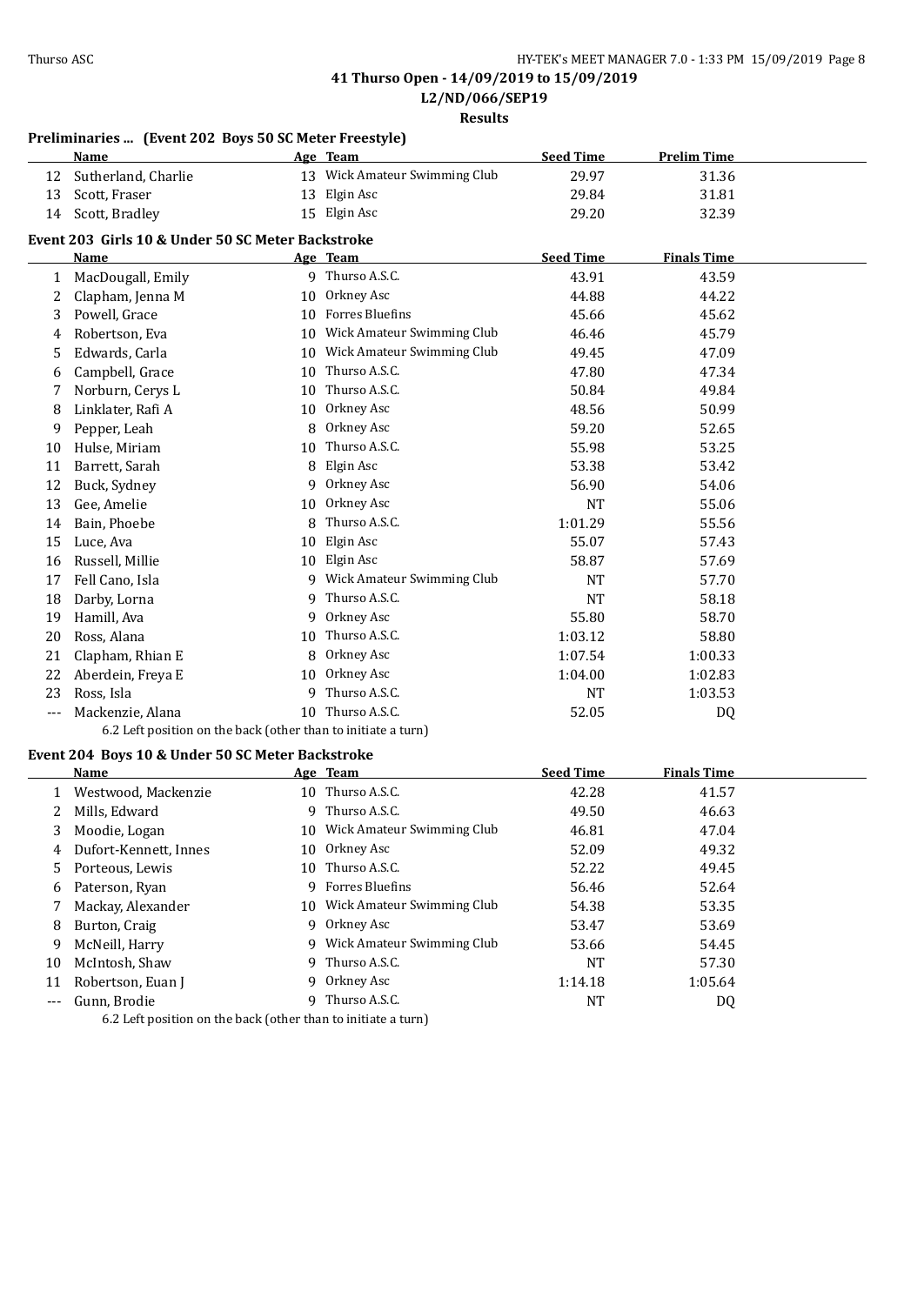٠

 $\equiv$ 

 $\overline{a}$ 

### **41 Thurso Open - 14/09/2019 to 15/09/2019 L2/ND/066/SEP19**

**Results**

#### **Event 205 Girls 15 & Over 100 SC Meter Backstroke**

|    | Name                        |    | Age Team                      | <b>Seed Time</b> | <b>Finals Time</b> |  |
|----|-----------------------------|----|-------------------------------|------------------|--------------------|--|
|    | 1 Officer, Georgia<br>35.66 |    | 16 Elgin Asc                  | 1:10.79          | 1:12.38            |  |
| 2  | Blance, Jean<br>35.43       | 15 | Orkney Asc                    | 1:10.30          | 1:13.66            |  |
| 3  | McDonald, Lucy J<br>36.54   | 16 | Thurso A.S.C.                 | 1:12.02          | 1:14.81            |  |
| 4  | MacBean, Mairi<br>37.00     | 15 | Inverness Asc                 | 1:15.09          | 1:16.36            |  |
| 5. | May, Rachel                 | 15 | Thurso A.S.C.                 | 1:19.59          | 1:18.86            |  |
| 6  | Williamson, Amy<br>38.59    |    | 15 Wick Amateur Swimming Club | 1:17.45          | 1:19.83            |  |
| 7  | Parnaby, Alana<br>38.81     |    | 15 Elgin Asc                  | 1:24.69          | 1:21.31            |  |
| 8  | Watt, Eve<br>41.59          | 15 | Wick Amateur Swimming Club    | 1:27.27          | 1:28.29            |  |

## **Event 206 Boys 15 & Over 100 SC Meter Backstroke**

|    | Name                      |    | Age Team         | <b>Seed Time</b> | <b>Finals Time</b> |
|----|---------------------------|----|------------------|------------------|--------------------|
|    | Ridgley, Tim<br>29.83     |    | 22 Thurso A.S.C. | 1:01.70          | 1:02.37            |
| 2  | Brown, Calvin<br>31.05    |    | 15 Elgin Asc     | 1:06.10          | 1:04.30            |
| 3. | Smith, Kieran R<br>35.09  |    | 15 Orkney Asc    | 1:14.22          | 1:12.92            |
| 4  | Pickering, Louis<br>35.92 | 15 | Thurso A.S.C.    | 1:13.72          | 1:14.59            |
| 5. | Campbell, Andrew          |    | 15 Thurso A.S.C. | 1:18.63          | 1:17.61            |
| 6  | Ali, Youssof<br>37.91     |    | 16 Elgin Asc     | 1:17.43          | 1:19.63            |
|    | Scott, Bradley<br>39.25   |    | 15 Elgin Asc     | 1:20.32          | 1:19.75            |

### **Event 207 Girls 13-14 100 SC Meter Freestyle**

|    | Name                          |    | Age Team                      | <b>Seed Time</b> | <b>Finals Time</b> |  |
|----|-------------------------------|----|-------------------------------|------------------|--------------------|--|
|    | Mill, Emma<br>31.38           |    | 14 Wick Amateur Swimming Club | 1:04.07          | 1:03.32            |  |
| 2  | Coia-Gamble, Kaitlin<br>31.75 |    | 14 Inverness Asc              | 1:04.14          | 1:04.49            |  |
| 3  | Cormack, Emma<br>32.63        |    | 14 Thurso A.S.C.              | 1:08.04          | 1:07.93            |  |
| 4  | Smith, Caitlin B<br>34.61     | 13 | Orkney Asc                    | 1:12.90          | 1:09.73            |  |
| 5. | Leitch, Ella<br>35.00         |    | 14 Orkney Asc                 | 1:11.69          | 1:12.39            |  |
| 6  | McNally, Shannon<br>34.94     |    | 13 Forres Bluefins            | 1:14.72          | 1:14.08            |  |
| 7  | Bain, Keira<br>36.14          |    | 13 Thurso A.S.C.              | 1:18.66          | 1:14.43            |  |
| 8  | Martin, Kirsty<br>36.08       |    | 14 Forres Bluefins            | 1:15.04          | 1:14.89            |  |
| 9  | McAllister, Rowan<br>36.79    | 13 | Orkney Asc                    | 1:16.88          | 1:15.13            |  |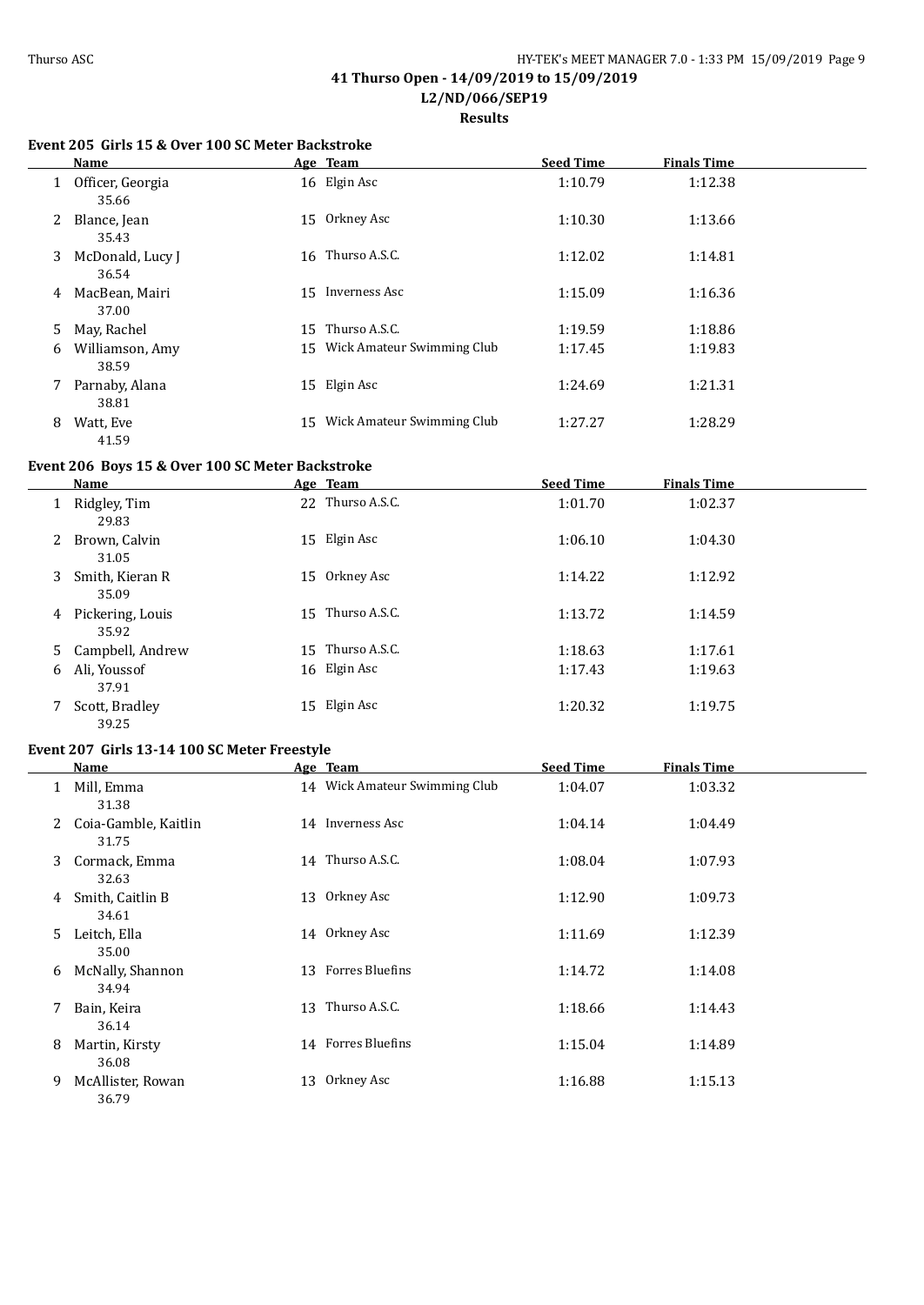**Results**

## **(Event 207 Girls 13-14 100 SC Meter Freestyle)**

|       | <b>Name</b>                                            |    | Age Team                      | <b>Seed Time</b> | <b>Finals Time</b> |  |
|-------|--------------------------------------------------------|----|-------------------------------|------------------|--------------------|--|
| 10    | Ross, Lucie<br>37.41                                   |    | 14 Wick Amateur Swimming Club | 1:17.17          | 1:16.56            |  |
| 11    | Robertson, Erin R<br>35.95                             |    | 13 Orkney Asc                 | 1:16.70          | 1:18.38            |  |
| 12    | Abbott, Chloe<br>37.76                                 | 13 | Elgin Asc                     | 1:18.18          | 1:21.05            |  |
| 13    | McNeill, Erin<br>39.01                                 | 13 | Wick Amateur Swimming Club    | 1:25.00          | 1:21.93            |  |
| 14    | Ali, Alia<br>39.68                                     | 13 | Elgin Asc                     | 1:29.26          | 1:22.45            |  |
| 15    | Long, Abigail                                          |    | 13 Elgin Asc                  | 1:25.58          | 1:26.92            |  |
| 16    | Garvie, Isobel<br>42.16                                |    | 13 Inverness Asc              | 1:25.72          | 1:27.20            |  |
| 17    | Coghill, Ashleigh                                      |    | 14 Thurso A.S.C.              | 1:26.84          | 1:29.22            |  |
| $---$ | Graham-Bishop, Pip<br>4.4 Start before starting signal |    | 14 Orkney Asc                 | 1:26.33          | DQ                 |  |

### **Event 208 Boys 13-14 100 SC Meter Freestyle**

|    | <b>Name</b>                  | Age Team                      | <b>Seed Time</b> | <b>Finals Time</b> |  |
|----|------------------------------|-------------------------------|------------------|--------------------|--|
|    | Sutherland, Lewis<br>28.41   | 14 Wick Amateur Swimming Club | 59.05            | 1:00.07            |  |
| 2  | Mackay, John<br>30.44        | 14 Wick Amateur Swimming Club | 1:04.35          | 1:03.21            |  |
| 3  | Henry, Chester<br>31.92      | 14 Wick Amateur Swimming Club | 1:03.97          | 1:08.17            |  |
| 4  | Sutherland, Charlie<br>33.61 | 13 Wick Amateur Swimming Club | 1:08.24          | 1:08.27            |  |
| 5. | Banford, Ben<br>33.12        | 14 Forres Bluefins            | 1:08.39          | 1:08.84            |  |
| 6  | Burton, Fraser<br>34.84      | 13 Orkney Asc                 | 1:09.62          | 1:10.37            |  |
|    | Klimas, Owen<br>33.87        | 13 Wick Amateur Swimming Club | 1:07.89          | 1:10.67            |  |
| 8  | Sutherland, Scott B<br>34.19 | 13 Thurso A.S.C.              | 1:12.01          | 1:11.81            |  |
| 9  | Morgan, Innes K<br>35.78     | 14 Thurso A.S.C.              | 1:11.78          | 1:12.99            |  |
| 10 | Mackay, Sam<br>35.47         | 14 Thurso A.S.C.              | 1:09.90          | 1:13.76            |  |
| 11 | Scott, Fraser<br>36.45       | 13 Elgin Asc                  | 1:13.72          | 1:14.26            |  |
| 12 | Knapman, Matthew<br>36.85    | 13 Thurso A.S.C.              | 1:18.93          | 1:18.22            |  |
| 13 | Kolthammer, Ben<br>38.74     | 13 Orkney Asc                 | 1:17.86          | 1:22.58            |  |
|    | 14 Norburn, Connall<br>38.28 | 13 Thurso A.S.C.              | 1:25.56          | 1:22.76            |  |
| 15 | Cormack, Liam<br>39.92       | 13 Thurso A.S.C.              | 1:26.13          | 1:27.34            |  |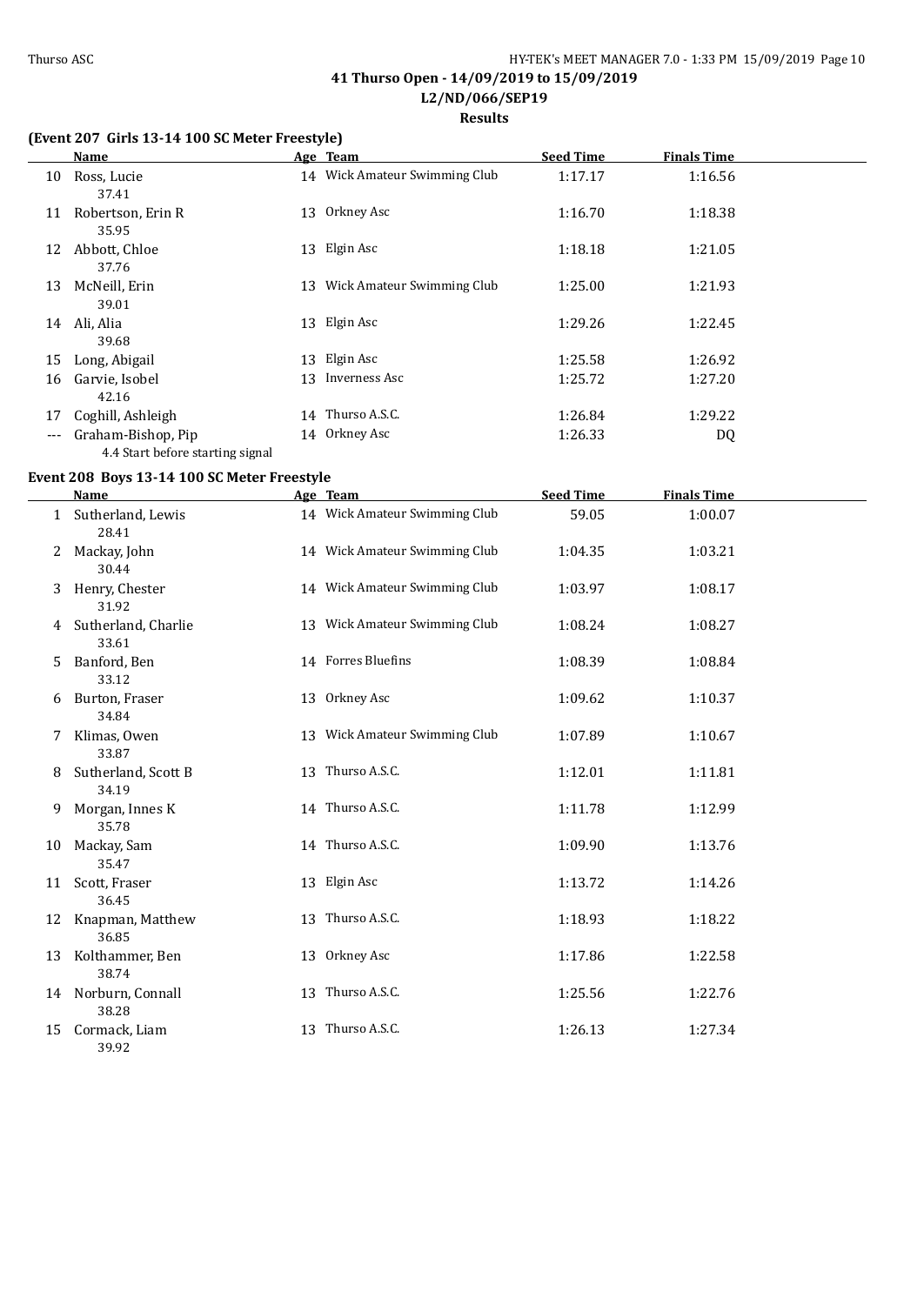**L2/ND/066/SEP19**

**Results**

## **Event 209 Girls 11-12 100 SC Meter Breaststroke**

|    | Name                          | Age Team                      | <b>Seed Time</b> | <b>Finals Time</b> |  |
|----|-------------------------------|-------------------------------|------------------|--------------------|--|
|    | 1 Powell, Jessica<br>43.27    | 12 Forres Bluefins            | 1:30.28          | 1:30.21            |  |
| 2  | Simpson, Zara S<br>44.21      | 12 Orkney Asc                 | 1:44.51          | 1:37.36            |  |
| 3  | MacLeod, Gracie<br>46.60      | 11 Orkney Asc                 | 1:43.12          | 1:38.30            |  |
|    | 4 Sharp, Rachel<br>46.91      | 11 Inverness Asc              | 1:39.29          | 1:39.63            |  |
| 5. | Wheeler, Harriett<br>47.29    | 12 Forres Bluefins            | 1:49.27          | 1:40.89            |  |
|    | 6 Manson, Beth<br>47.85       | 12 Elgin Asc                  | 1:43.50          | 1:41.65            |  |
| 7  | Gunn, Joanna                  | 12 Wick Amateur Swimming Club | 1:45.01          | 1:42.32            |  |
| 8  | Spence, Annie<br>49.61        | 12 Orkney Asc                 | 1:48.10          | 1:45.24            |  |
|    | 9 Mill, Kate<br>49.30         | 12 Wick Amateur Swimming Club | 1:54.17          | 1:46.09            |  |
|    | 10 Parnaby, Caitlin<br>50.63  | 11 Elgin Asc                  | 1:48.20          | 1:46.89            |  |
|    | 11 Wallace, Amy<br>50.95      | 12 Elgin Asc                  | 2:05.57          | 1:47.51            |  |
|    | 12 Mackay, Megan<br>51.87     | 12 Thurso A.S.C.              | 1:50.83          | 1:47.84            |  |
|    | 13 Fell Cano, Sofia<br>51.31  | 12 Wick Amateur Swimming Club | 2:00.25          | 1:50.07            |  |
|    | 14 Craigie, Chloe<br>52.57    | 12 Thurso A.S.C.              | 1:48.82          | 1:51.53            |  |
|    | 15 Smith, Libby C<br>52.19    | 11 Orkney Asc                 | 1:49.70          | 1:52.48            |  |
|    | 16 Banford, Lexie             | 11 Forres Bluefins            | 1:51.73          | 1:55.35            |  |
|    | 17 Hughes, Morgan<br>54.54    | 11 Elgin Asc                  | 1:54.03          | 1:55.72            |  |
|    | 18 Malcolm, Isla<br>54.31     | 11 Elgin Asc                  | 2:04.92          | 1:55.85            |  |
|    | 19 Kenyon, Lucy V<br>54.58    | 11 Orkney Asc                 | 1:58.62          | 1:56.52            |  |
|    | 20 Firth, Rhiannon<br>52.47   | 11 Orkney Asc                 | 1:58.57          | 1:57.81            |  |
|    | 21 Miller, Cara<br>55.52      | 12 Wick Amateur Swimming Club | 2:05.11          | 1:59.12            |  |
|    | 22 Harper, Lucy<br>57.41      | 11 Wick Amateur Swimming Club | 2:19.81          | 2:02.07            |  |
|    | 23 Ali, Mai<br>58.18          | 11 Elgin Asc                  | 2:07.72          | 2:02.78            |  |
|    | 24 Robertson, Leah<br>1:00.30 | 11 Orkney Asc                 | 2:08.00          | 2:06.55            |  |
|    | 25 Forbes, Lena<br>1:03.86    | 11 Wick Amateur Swimming Club | NT               | 2:10.57            |  |
| 26 | May, Shannon<br>1:02.89       | 11 Thurso A.S.C.              | NT               | 2:12.09            |  |
| 27 | Gunn, Hannah<br>1:03.74       | 12 Wick Amateur Swimming Club | NT               | 2:12.16            |  |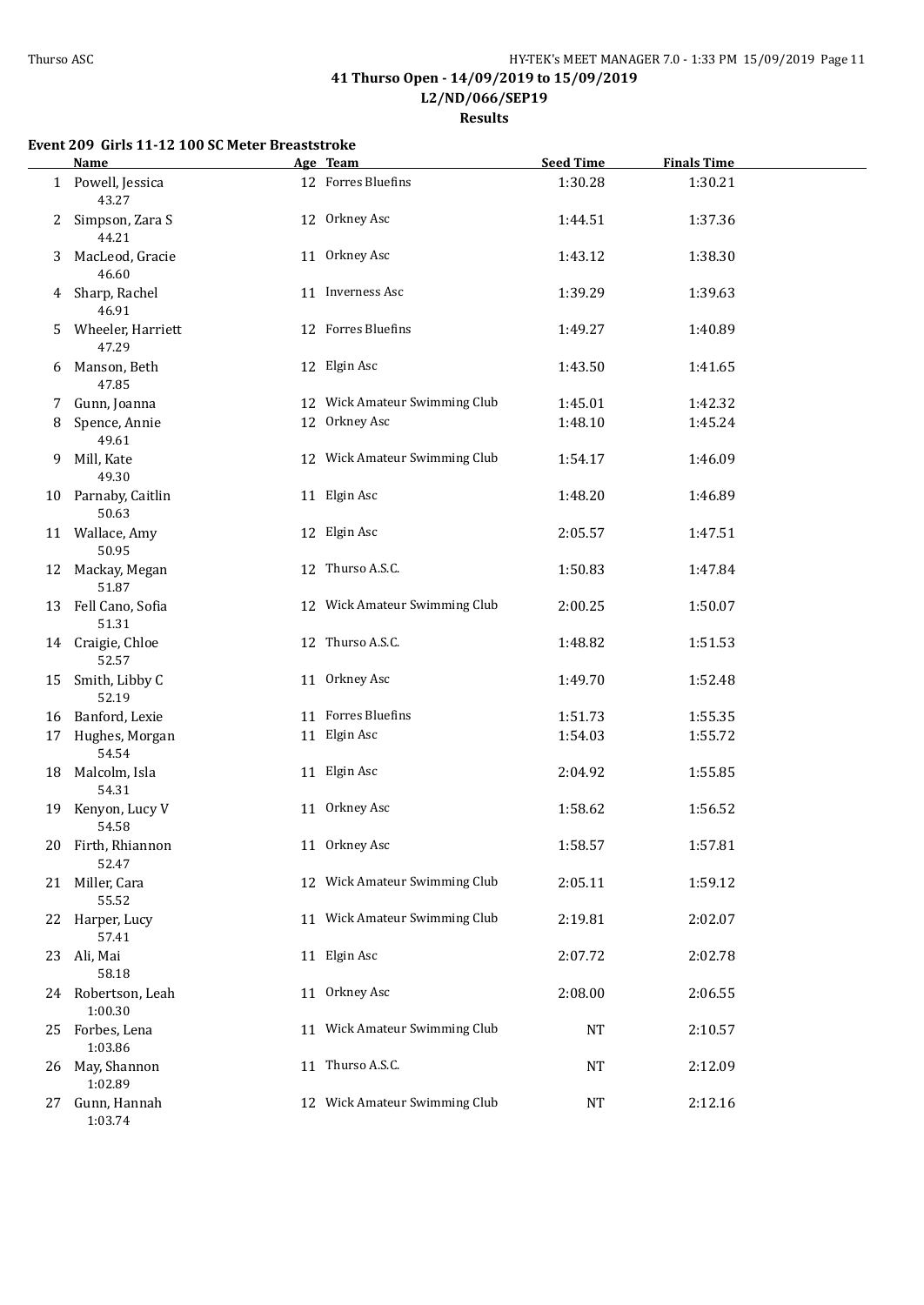**L2/ND/066/SEP19**

## **Results**

### **(Event 209 Girls 11-12 100 SC Meter Breaststroke)**

|                     | Name                         |     | <u>Age Team</u> | <b>Seed Time</b>                                                                                      | <b>Finals Time</b> |  |
|---------------------|------------------------------|-----|-----------------|-------------------------------------------------------------------------------------------------------|--------------------|--|
| 28                  | Peters, Alida<br>1:02.09     | 11  | Orkney Asc      | 2:30.06                                                                                               | 2:13.20            |  |
| 29                  | Tomalin, Amelia C<br>1:03.93 | 11  | Orkney Asc      | 2:45.51                                                                                               | 2:14.54            |  |
| 30                  | Knapman, Sophie<br>1:16.79   | 11  | Thurso A.S.C.   | NT                                                                                                    | 2:46.56            |  |
| $---$               | Murdoch, Ellie<br>55.18      | 12. | Elgin Asc       | 2:21.66<br>7.6 Did not touch at turn or finish with both hands, or touch not simultaneous or hands no | DQ                 |  |
| $\qquad \qquad - -$ | Abbott, Lauren               | 11  | Elgin Asc       | 1:45.32<br>7.6 Did not touch at turn or finish with both hands, or touch not simultaneous or hands no | DQ                 |  |

7.6 Did not touch at turn or finish with both hands, or touch not simultaneous or hands no 47.25

## **Event 210 Boys 11-12 100 SC Meter Breaststroke**

|    | <b>Name</b>                   | Age Team                      | <b>Seed Time</b> | <b>Finals Time</b> |  |
|----|-------------------------------|-------------------------------|------------------|--------------------|--|
|    | 1 Sinclair, Taylor<br>44.93   | 12 Elgin Asc                  | 1:41.63          | 1:36.87            |  |
|    | 2 Hughes, Joshua<br>45.23     | 12 Wick Amateur Swimming Club | 1:40.92          | 1:37.23            |  |
| 3  | Riddoch-Smith, Dylan<br>47.17 | 11 Forres Bluefins            | 1:42.29          | 1:39.05            |  |
|    | 4 Brown, Rowan<br>47.10       | 11 Elgin Asc                  | 1:44.50          | 1:39.77            |  |
| 5. | Gill, Joe<br>49.47            | 11 Wick Amateur Swimming Club | 1:52.61          | 1:43.41            |  |
|    | 6 Mackay, Carter<br>50.62     | 12 Wick Amateur Swimming Club | 1:46.15          | 1:44.32            |  |
|    | 7 McNeill, Ryan<br>50.66      | 12 Wick Amateur Swimming Club | 1:52.41          | 1:49.28            |  |
|    | 8 Edwards, Owen<br>51.96      | 12 Wick Amateur Swimming Club | 2:00.93          | 1:49.88            |  |
|    | 9 Paterson, Lewis<br>52.91    | 12 Forres Bluefins            | 1:56.38          | 1:51.84            |  |
|    | 10 Linklater, Max<br>52.14    | 12 Orkney Asc                 | 1:43.27          | 1:52.40            |  |
|    | 11 McDonald, Archie<br>54.55  | 12 Elgin Asc                  | 2:06.41          | 1:55.23            |  |
|    | 12 Edwards, Rhys<br>56.63     | 12 Wick Amateur Swimming Club | 2:05.33          | 1:56.22            |  |
|    | 13 Bissett, Calum<br>55.62    | 11 Wick Amateur Swimming Club | 2:04.57          | 1:56.76            |  |
|    | 14 Aberdein, Finn G<br>56.94  | 12 Orkney Asc                 | 1:57.97          | 1:58.69            |  |
| 15 | Mills, George<br>57.18        | 11 Thurso A.S.C.              | 2:06.62          | 2:01.12            |  |
|    | 16 Williamson, Aiden<br>58.07 | 11 Thurso A.S.C.              | NT               | 2:02.14            |  |
| 17 | Campbell, Craig R<br>57.74    | 11 Thurso A.S.C.              | 2:13.18          | 2:03.15            |  |
|    | 18 Mackillop, Max<br>1:02.39  | 11 Wick Amateur Swimming Club | <b>NT</b>        | 2:09.29            |  |
|    | 19 Holliday, Finan<br>1:08.54 | 11 Elgin Asc                  | 2:27.09          | 2:29.64            |  |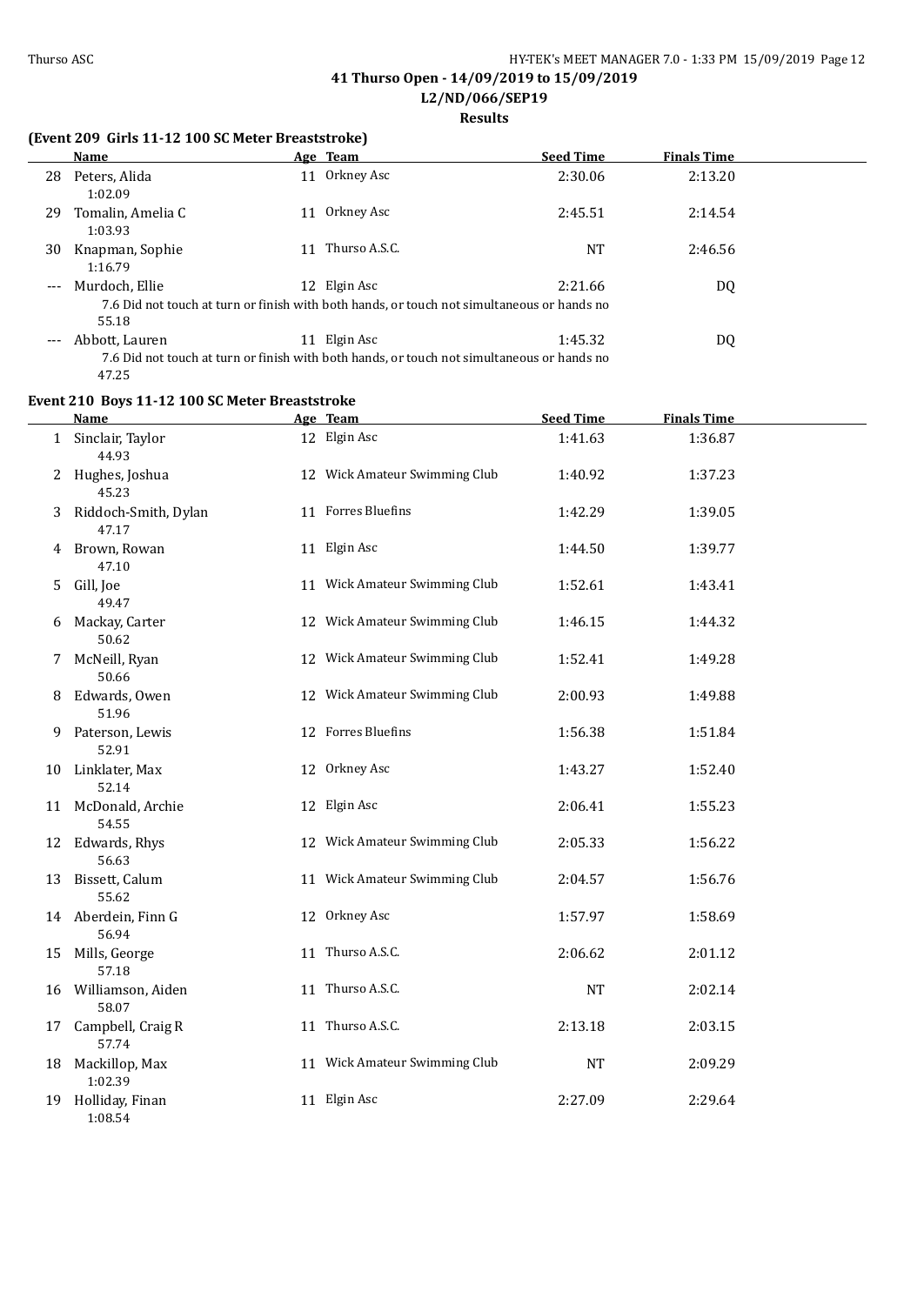**L2/ND/066/SEP19**

**Results**

## **Event 211 Girls 10 & Under 50 SC Meter Freestyle**

|              | <b>Name</b>                                     |    | Age Team                      | <b>Seed Time</b> | <b>Finals Time</b> |
|--------------|-------------------------------------------------|----|-------------------------------|------------------|--------------------|
| 1            | MacDougall, Emily                               |    | 9 Thurso A.S.C.               | 38.74            | 36.86              |
| 2            | Robertson, Eva                                  |    | 10 Wick Amateur Swimming Club | 37.41            | 37.27              |
| 3            | Clapham, Jenna M                                | 10 | Orkney Asc                    | 39.12            | 37.82              |
| 4            | Powell, Grace                                   | 10 | Forres Bluefins               | 39.42            | 39.12              |
| 5            | Edwards, Carla                                  | 10 | Wick Amateur Swimming Club    | 40.62            | 40.02              |
| 6            | Campbell, Grace                                 | 10 | Thurso A.S.C.                 | 41.22            | 42.38              |
| 7            | Norburn, Cerys L                                | 10 | Thurso A.S.C.                 | 44.36            | 43.95              |
| 8            | Mackenzie, Alana                                | 10 | Thurso A.S.C.                 | 43.12            | 44.45              |
| 9            | Barrett, Sarah                                  | 8  | Elgin Asc                     | 48.32            | 44.68              |
| 10           | Hulse, Miriam                                   | 10 | Thurso A.S.C.                 | 47.64            | 47.43              |
| 11           | Bain, Phoebe                                    | 8  | Thurso A.S.C.                 | 52.52            | 47.72              |
| 12           | Buck, Sydney                                    | 9  | Orkney Asc                    | 51.41            | 48.21              |
| 13           | Pepper, Leah                                    | 8  | Orkney Asc                    | 54.89            | 48.86              |
| 14           | Linklater, Rafi A                               | 10 | Orkney Asc                    | 46.21            | 49.18              |
| 15           | Russell, Millie                                 | 10 | Elgin Asc                     | 50.64            | 50.85              |
| 16           | Luce, Ava                                       | 10 | Elgin Asc                     | 54.42            | 52.00              |
| 17           | Clapham, Rhian E                                | 8  | Orkney Asc                    | 1:04.33          | 52.90              |
| 18           | Gee, Amelie                                     | 10 | Orkney Asc                    | 57.44            | 54.15              |
| 19           | Aberdein, Freya E                               | 10 | Orkney Asc                    | 58.02            | 56.52              |
| 20           | Fell Cano, Isla                                 | 9  | Wick Amateur Swimming Club    | <b>NT</b>        | 57.00              |
| 21           | Hamill, Ava                                     | 9  | Orkney Asc                    | 57.31            | 57.77              |
| 22           | Ross, Alana                                     | 10 | Thurso A.S.C.                 | NT               | 1:01.10            |
| 23           | Ross, Isla                                      | 9  | Thurso A.S.C.                 | <b>NT</b>        | 1:03.42            |
| 24           | Darby, Lorna                                    |    | 9 Thurso A.S.C.               | <b>NT</b>        | 1:04.97            |
|              | Event 212 Boys 10 & Under 50 SC Meter Freestyle |    |                               |                  |                    |
|              | Name                                            |    | Age Team                      | <b>Seed Time</b> | <b>Finals Time</b> |
| 1            | Westwood, Mackenzie                             |    | 10 Thurso A.S.C.              | 38.86            | 37.92              |
| 2            | Mills, Edward                                   |    | 9 Thurso A.S.C.               | 37.78            | 39.52              |
| 3            | Moodie, Logan                                   |    | 10 Wick Amateur Swimming Club | 39.43            | 40.47              |
| 4            | Porteous, Lewis                                 |    | 10 Thurso A.S.C.              | 43.77            | 41.62              |
| 5            | Douglas, Blair                                  | 9  | Thurso A.S.C.                 | 46.38            | 44.76              |
| 6            | Paterson, Ryan                                  | 9  | Forres Bluefins               | 50.24            | 44.92              |
| 7            | Dufort-Kennett, Innes                           | 10 | Orkney Asc                    | 43.97            | 45.99              |
| 8            | Mackay, Alexander                               |    | 10 Wick Amateur Swimming Club | 51.09            | 46.24              |
| 9            | McNeill, Harry                                  |    | 9 Wick Amateur Swimming Club  | 49.94            | 50.57              |
| $10\,$       | McIntosh, Shaw                                  |    | 9 Thurso A.S.C.               | <b>NT</b>        | 51.00              |
| 11           | Gunn, Brodie                                    |    | 9 Thurso A.S.C.               | NT               | 51.49              |
| 12           | Burton, Craig                                   |    | 9 Orkney Asc                  | 51.01            | 52.05              |
| 13           | Fraser, Nathan                                  |    | 9 Thurso A.S.C.               | <b>NT</b>        | 57.86              |
| 14           | Robertson, Euan J                               |    | 9 Orkney Asc                  | 56.80            | 58.46              |
|              |                                                 |    |                               |                  |                    |
|              | Event 301 Girls 50 SC Meter Freestyle           |    |                               |                  |                    |
|              | <b>Name</b>                                     |    | Age Team                      | <b>Seed Time</b> | <b>Finals Time</b> |
| $\mathbf{1}$ | Mill, Emma                                      |    | 14 Wick Amateur Swimming Club | 28.55            | 28.61              |
| 2            | Blance, Jean                                    |    | 15 Orkney Asc                 | 28.98            | 28.80              |
| 3            | Coia-Gamble, Kaitlin                            |    | 14 Inverness Asc              | 29.51            | 30.05              |
| 4            | Officer, Georgia                                |    | 16 Elgin Asc                  | 29.65            | 30.08              |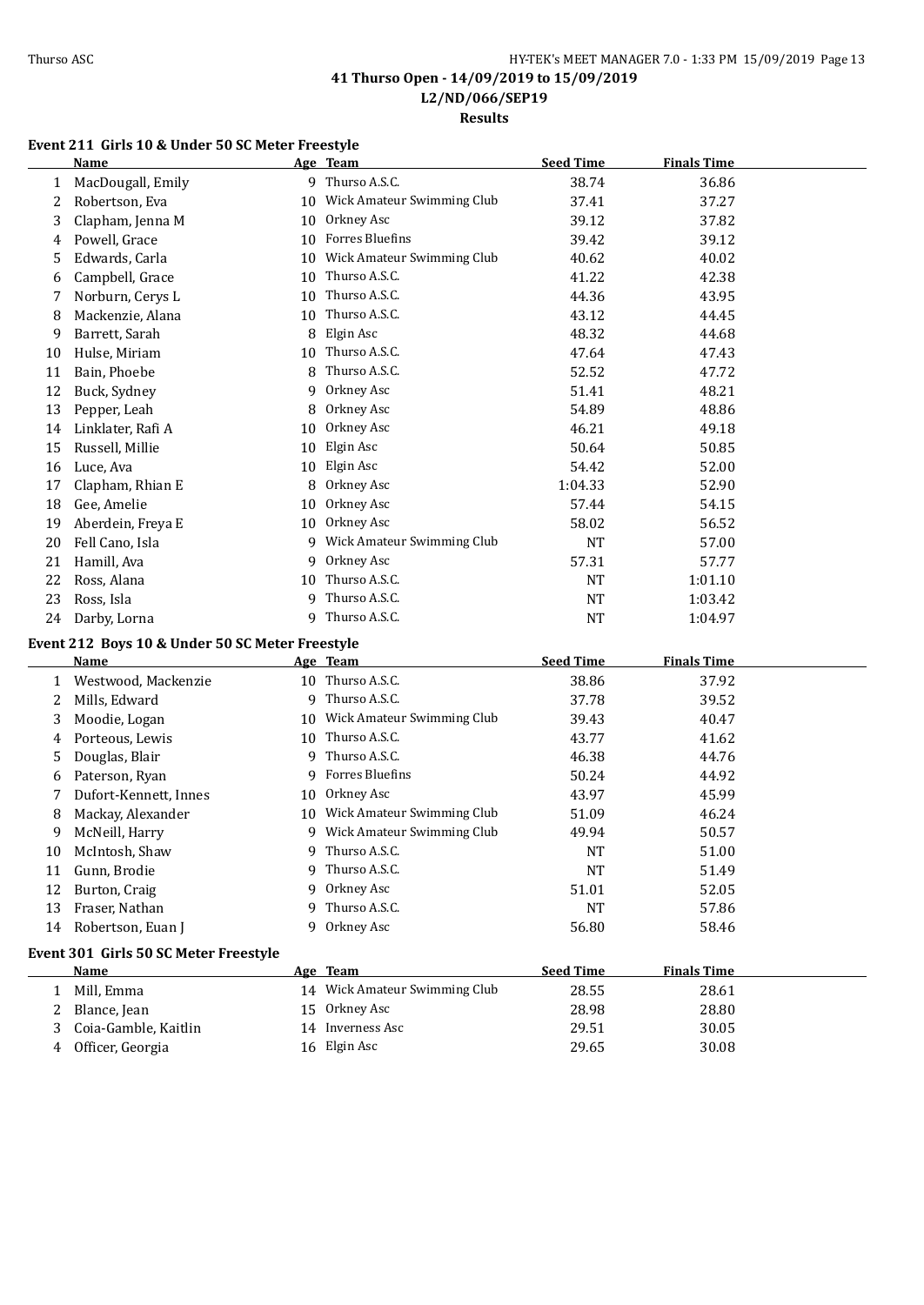**Results**

| Event 302 Boys 50 SC Meter Freestyle |                                               |  |                               |                  |                    |  |
|--------------------------------------|-----------------------------------------------|--|-------------------------------|------------------|--------------------|--|
|                                      | Name                                          |  | Age Team                      | <b>Seed Time</b> | <b>Finals Time</b> |  |
|                                      | 1 Brown, Calvin                               |  | 15 Elgin Asc                  | 25.55            | 25.57              |  |
| 2                                    | Ridgley, Tim                                  |  | 22 Thurso A.S.C.              | 26.01            | 25.68              |  |
| 3                                    | Sutherland, Lewis                             |  | 14 Wick Amateur Swimming Club | 27.23            | 27.20              |  |
| 4                                    | Mackay, John                                  |  | 14 Wick Amateur Swimming Club | 27.18            | 27.62              |  |
|                                      | Event 303 Girls 11-12 100 SC Meter Backstroke |  |                               |                  |                    |  |
|                                      | Name                                          |  | Age Team                      | <b>Seed Time</b> | <b>Finals Time</b> |  |
|                                      | 1 Simpson, Zara S<br>38.17                    |  | 12 Orkney Asc                 | 1:34.51          | 1:19.62            |  |
|                                      | 2 Powell, Jessica<br>38.70                    |  | 12 Forres Bluefins            | 1:20.13          | 1:19.66            |  |
| 3                                    | Mill, Kate<br>40.34                           |  | 12 Wick Amateur Swimming Club | 1:30.60          | 1:25.42            |  |
|                                      | 4 Mackay, Megan<br>42.55                      |  | 12 Thurso A.S.C.              | 1:28.47          | 1:25.89            |  |
| 5                                    | Mackay, Olivia<br>42.81                       |  | 12 Thurso A.S.C.              | 1:28.32          | 1:26.83            |  |
|                                      | 6 Parnaby, Caitlin<br>43.21                   |  | 11 Elgin Asc                  | 1:29.17          | 1:27.45            |  |
|                                      | 7 Wheeler, Harriett<br>42.26                  |  | 12 Forres Bluefins            | 1:28.07          | 1:27.57            |  |
| 8                                    | Manson, Beth<br>42.33                         |  | 12 Elgin Asc                  | 1:28.99          | 1:28.41            |  |
| 9                                    | Spence, Annie<br>44.40                        |  | 12 Orkney Asc                 | 1:36.20          | 1:30.46            |  |
|                                      | 10 Abbott, Lauren<br>45.21                    |  | 11 Elgin Asc                  | 1:30.09          | 1:32.72            |  |
|                                      | 11 Wallace, Amy<br>44.79                      |  | 12 Elgin Asc                  | 1:52.95          | 1:33.55            |  |
|                                      | 12 Craigie, Chloe<br>46.11                    |  | 12 Thurso A.S.C.              | 1:34.93          | 1:35.76            |  |
| 13                                   | Sharp, Rachel<br>46.27                        |  | 11 Inverness Asc              | 1:36.09          | 1:37.55            |  |
|                                      | 14 Kenyon, Lucy V<br>48.57                    |  | 11 Orkney Asc                 | 2:14.03          | 1:39.86            |  |
|                                      | 15 Fell Cano, Sofia<br>48.05                  |  | 12 Wick Amateur Swimming Club | 1:51.54          | 1:40.24            |  |
| 16                                   | MacLeod, Gracie<br>50.55                      |  | 11 Orkney Asc                 | 1:41.02          | 1:40.26            |  |
| 17                                   | Banford, Lexie<br>50.23                       |  | 11 Forres Bluefins            | 1:36.59          | 1:41.07            |  |
| 18                                   | May, Shannon<br>50.12                         |  | 11 Thurso A.S.C.              | 1:43.73          | 1:41.90            |  |
| 19                                   | Smith, Libby C<br>49.44                       |  | 11 Orkney Asc                 | <b>NT</b>        | 1:42.08            |  |
|                                      | 20 Hughes, Morgan<br>49.65                    |  | 11 Elgin Asc                  | 1:38.81          | 1:42.26            |  |
|                                      | 21 Harper, Lucy<br>50.24                      |  | 11 Wick Amateur Swimming Club | NT               | 1:44.19            |  |
|                                      | 22 Robertson, Leah<br>51.74                   |  | 11 Orkney Asc                 | 1:48.12          | 1:45.45            |  |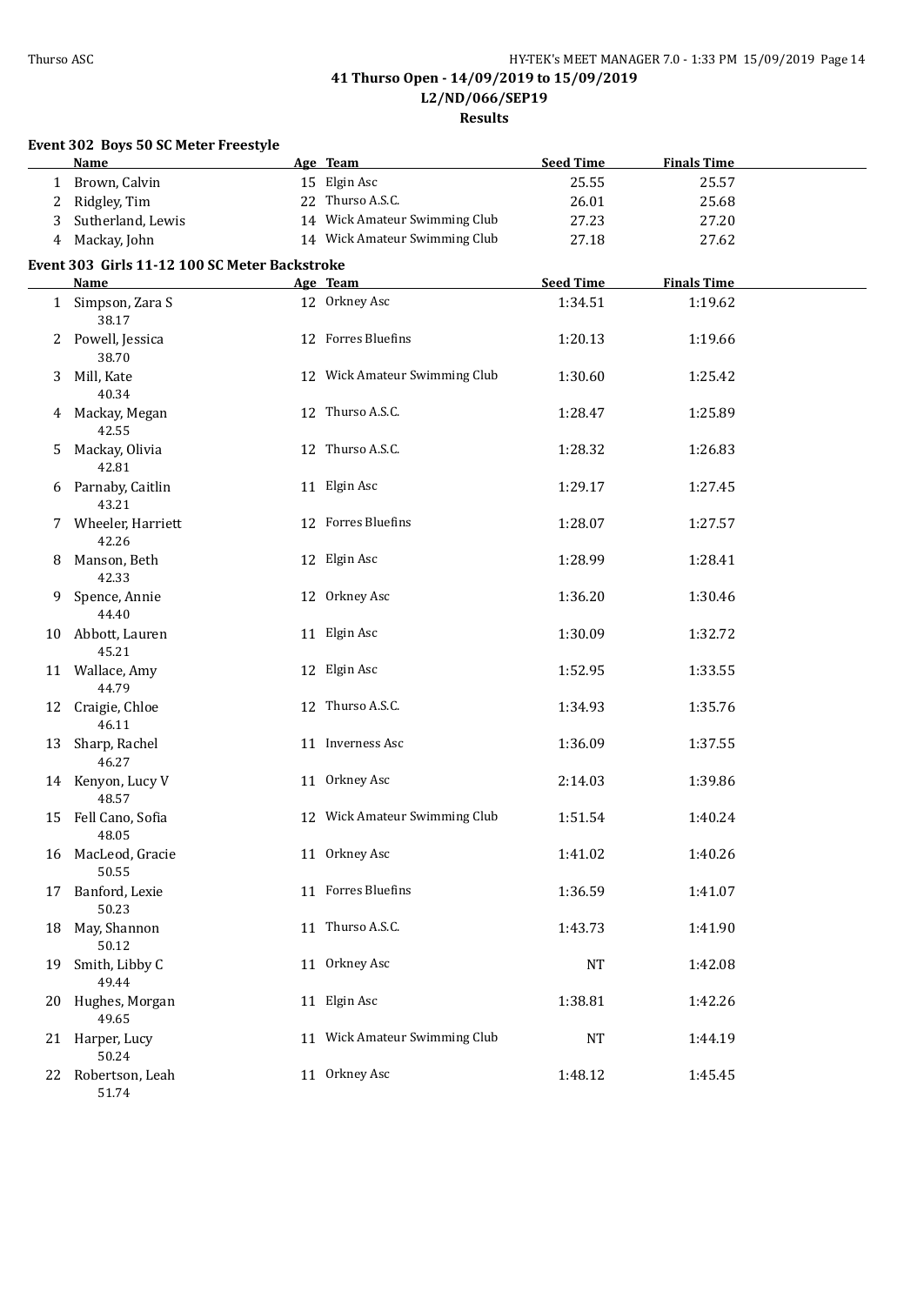**Results**

### **(Event 303 Girls 11-12 100 SC Meter Backstroke)**

|     | Name                                                                                   | Age Team                      | <b>Seed Time</b> | Finals Time |  |
|-----|----------------------------------------------------------------------------------------|-------------------------------|------------------|-------------|--|
| 23  | Ali, Mai<br>52.74                                                                      | 11 Elgin Asc                  | 1:50.63          | 1:48.64     |  |
| 24  | Miller, Cara<br>53.12                                                                  | 12 Wick Amateur Swimming Club | 1:50.18          | 1:49.90     |  |
| 25  | Malcolm, Isla<br>54.32                                                                 | 11 Elgin Asc                  | 1:55.15          | 1:50.34     |  |
| 26  | Forbes, Lena<br>54.47                                                                  | 11 Wick Amateur Swimming Club | NT               | 1:50.79     |  |
| 27  | Tomalin, Amelia C<br>56.00                                                             | 11 Orkney Asc                 | 1:55.23          | 1:52.13     |  |
| 28  | Peters, Alida                                                                          | 11 Orkney Asc                 | 2:44.98          | 1:56.26     |  |
| 29  | Murdoch, Ellie<br>57.74                                                                | 12 Elgin Asc                  | 2:11.17          | 1:58.58     |  |
| 30  | Knapman, Sophie<br>59.11                                                               | 11 Thurso A.S.C.              | NT               | 2:07.79     |  |
|     | Gunn, Joanna<br>6.4 Did not touch the wall during the turn<br>43.99                    | 12 Wick Amateur Swimming Club | 1:29.41          | DQ          |  |
| --- | Gunn, Hannah<br>6.2 Left position on the back (other than to initiate a turn)<br>56.38 | 12 Wick Amateur Swimming Club | 1:54.38          | DQ          |  |
| --- | Firth, Rhiannon<br>6.2 Left position on the back (other than to initiate a turn)       | 11 Orkney Asc                 | 2:05.79          | DQ          |  |

55.29 **Event 304 Boys 11-12 100 SC Meter Backstroke**

|    | Name                          | Age Team                      | <b>Seed Time</b> | <b>Finals Time</b> |  |
|----|-------------------------------|-------------------------------|------------------|--------------------|--|
| 1  | Hughes, Joshua<br>40.39       | 12 Wick Amateur Swimming Club | 1:22.53          | 1:23.11            |  |
| 2  | Brown, Rowan<br>40.13         | 11 Elgin Asc                  | 1:23.87          | 1:24.05            |  |
| 3  | Riddoch-Smith, Dylan<br>41.00 | 11 Forres Bluefins            | 1:25.80          | 1:24.36            |  |
| 4  | Mackay, Carter<br>41.97       | 12 Wick Amateur Swimming Club | 1:29.33          | 1:24.73            |  |
| 5  | Sinclair, Taylor<br>41.58     | 12 Elgin Asc                  | 1:29.72          | 1:27.07            |  |
| 6  | Mills, George<br>46.86        | 11 Thurso A.S.C.              | 1:35.03          | 1:33.88            |  |
| 7  | Gill, Joe<br>46.57            | 11 Wick Amateur Swimming Club | NT               | 1:36.10            |  |
| 8  | Williamson, Aiden<br>47.87    | 11 Thurso A.S.C.              | <b>NT</b>        | 1:37.58            |  |
| 9  | McNeill, Ryan<br>48.26        | 12 Wick Amateur Swimming Club | 1:43.05          | 1:39.10            |  |
| 10 | Linklater, Max<br>49.49       | 12 Orkney Asc                 | 1:36.39          | 1:40.19            |  |
| 11 | McDonald, Archie<br>50.50     | 12 Elgin Asc                  | 1:40.16          | 1:43.50            |  |
| 12 | Edwards, Owen<br>50.89        | 12 Wick Amateur Swimming Club | 1:50.04          | 1:43.51            |  |
| 13 | Campbell, Craig R<br>51.09    | 11 Thurso A.S.C.              | 1:48.35          | 1:43.80            |  |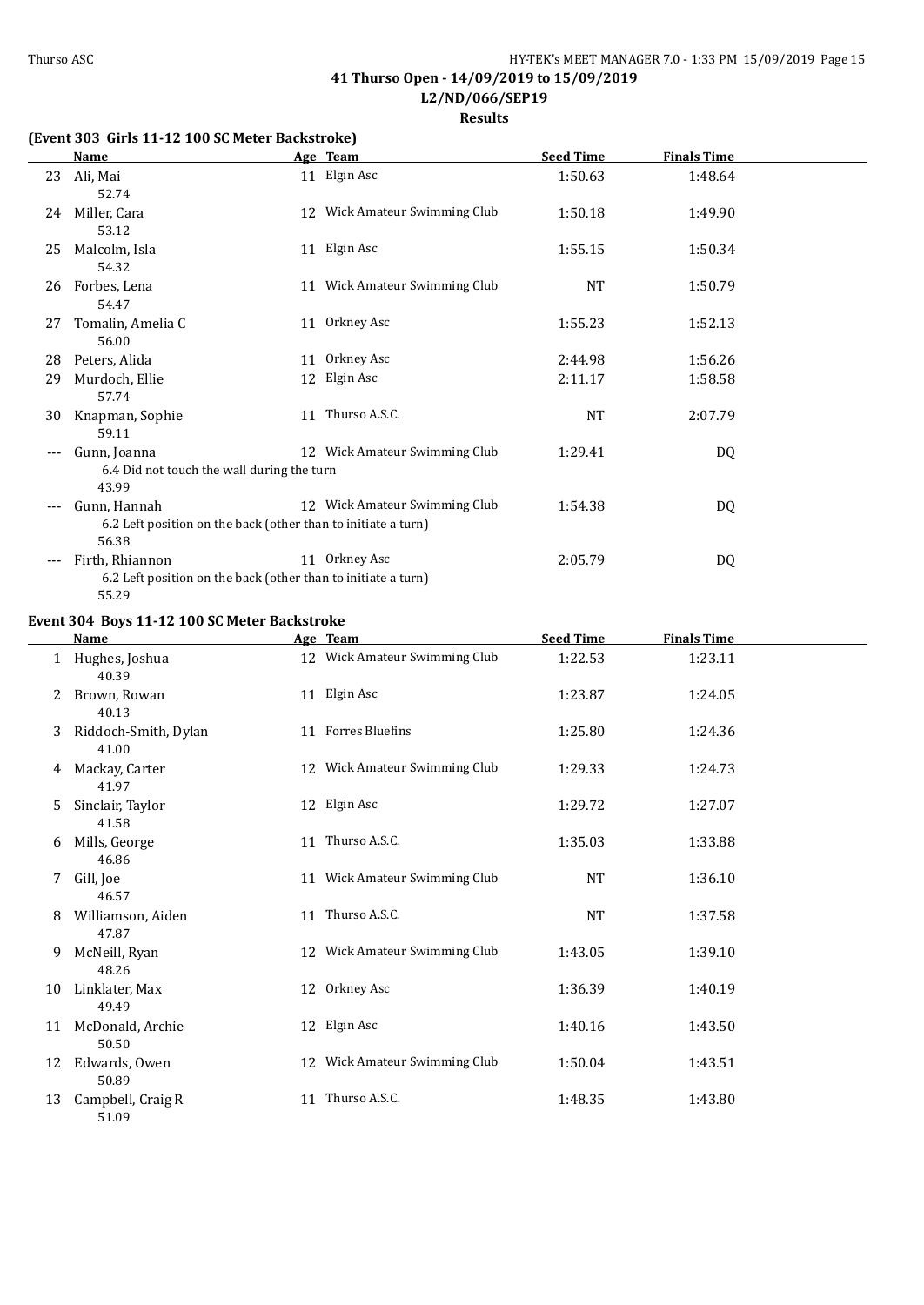#### **Results**

### **(Event 304 Boys 11-12 100 SC Meter Backstroke)**

|       | <b>Name</b>                                                                               |    | Age Team                      | <b>Seed Time</b> | <b>Finals Time</b> |  |
|-------|-------------------------------------------------------------------------------------------|----|-------------------------------|------------------|--------------------|--|
| 14    | Edwards, Rhys<br>51.53                                                                    |    | 12 Wick Amateur Swimming Club | 1:59.64          | 1:46.60            |  |
| 15    | Paterson, Lewis<br>51.11                                                                  |    | 12 Forres Bluefins            | 2:14.84          | 1:47.18            |  |
| 16    | Aberdein, Finn G<br>52.60                                                                 |    | 12 Orkney Asc                 | NT               | 1:48.04            |  |
| 17    | Bissett, Calum<br>54.46                                                                   | 11 | Wick Amateur Swimming Club    | 1:46.13          | 1:49.69            |  |
| 18    | Mackillop, Max<br>55.82                                                                   | 11 | Wick Amateur Swimming Club    | <b>NT</b>        | 1:52.74            |  |
| $---$ | Holliday, Finan<br>6.2 Left position on the back (other than to initiate a turn)<br>54.02 | 11 | Elgin Asc                     | 1:54.71          | DQ                 |  |

#### **Event 305 Girls 13-14 100 SC Meter Breaststroke**

|   | Name                            | Age Team                                                                                       | <b>Seed Time</b> | <b>Finals Time</b> |  |
|---|---------------------------------|------------------------------------------------------------------------------------------------|------------------|--------------------|--|
|   | 1 Coia-Gamble, Kaitlin<br>37.22 | 14 Inverness Asc                                                                               | 1:16.68          | 1:18.51            |  |
| 2 | Mill, Emma<br>40.03             | 14 Wick Amateur Swimming Club                                                                  | 1:21.69          | 1:24.35            |  |
| 3 | Cormack, Emma<br>43.21          | 14 Thurso A.S.C.                                                                               | 1:29.38          | 1:31.13            |  |
| 4 | Smith, Caitlin B<br>45.38       | 13 Orkney Asc                                                                                  | 1:30.48          | 1:32.22            |  |
| 5 | McAllister, Rowan<br>44.42      | 13 Orkney Asc                                                                                  | 1:30.07          | 1:33.49            |  |
| 6 | McNally, Shannon<br>44.48       | 13 Forres Bluefins                                                                             | 1:40.23          | 1:36.12            |  |
| 7 | Abbott, Chloe<br>45.91          | 13 Elgin Asc                                                                                   | 1:34.75          | 1:37.55            |  |
| 8 | Garvie, Isobel<br>47.41         | 13 Inverness Asc                                                                               | 1:34.50          | 1:37.67            |  |
| 9 | Leitch, Ella<br>47.34           | 14 Orkney Asc                                                                                  | 1:37.57          | 1:38.77            |  |
|   | 10 Bain, Keira<br>47.26         | 13 Thurso A.S.C.                                                                               | 1:45.47          | 1:39.83            |  |
|   | 11 Robertson, Erin R<br>46.35   | 13 Orkney Asc                                                                                  | 1:38.70          | 1:40.72            |  |
|   | 12 Long, Abigail<br>47.73       | 13 Elgin Asc                                                                                   | 1:39.16          | 1:44.23            |  |
|   | 13 Graham-Bishop, Pip<br>49.73  | 14 Orkney Asc                                                                                  | 1:47.75          | 1:45.63            |  |
|   | 14 Coghill, Ashleigh<br>50.49   | 14 Thurso A.S.C.                                                                               | 1:43.80          | 1:48.01            |  |
|   | 15 McNeill, Erin<br>52.16       | 13 Wick Amateur Swimming Club                                                                  | 1:52.30          | 1:51.41            |  |
|   | 16 Martin, Kirsty<br>52.50      | 14 Forres Bluefins                                                                             | 1:55.65          | 1:51.75            |  |
|   | 17 Ali, Alia<br>53.51           | 13 Elgin Asc                                                                                   | 1:52.03          | 1:54.03            |  |
|   | --- Ross, Lucie<br>49.94        | 14 Wick Amateur Swimming Club<br>7.4 Leg movements not simultaneous (alternating leg movement) | 1:47.69          | DQ                 |  |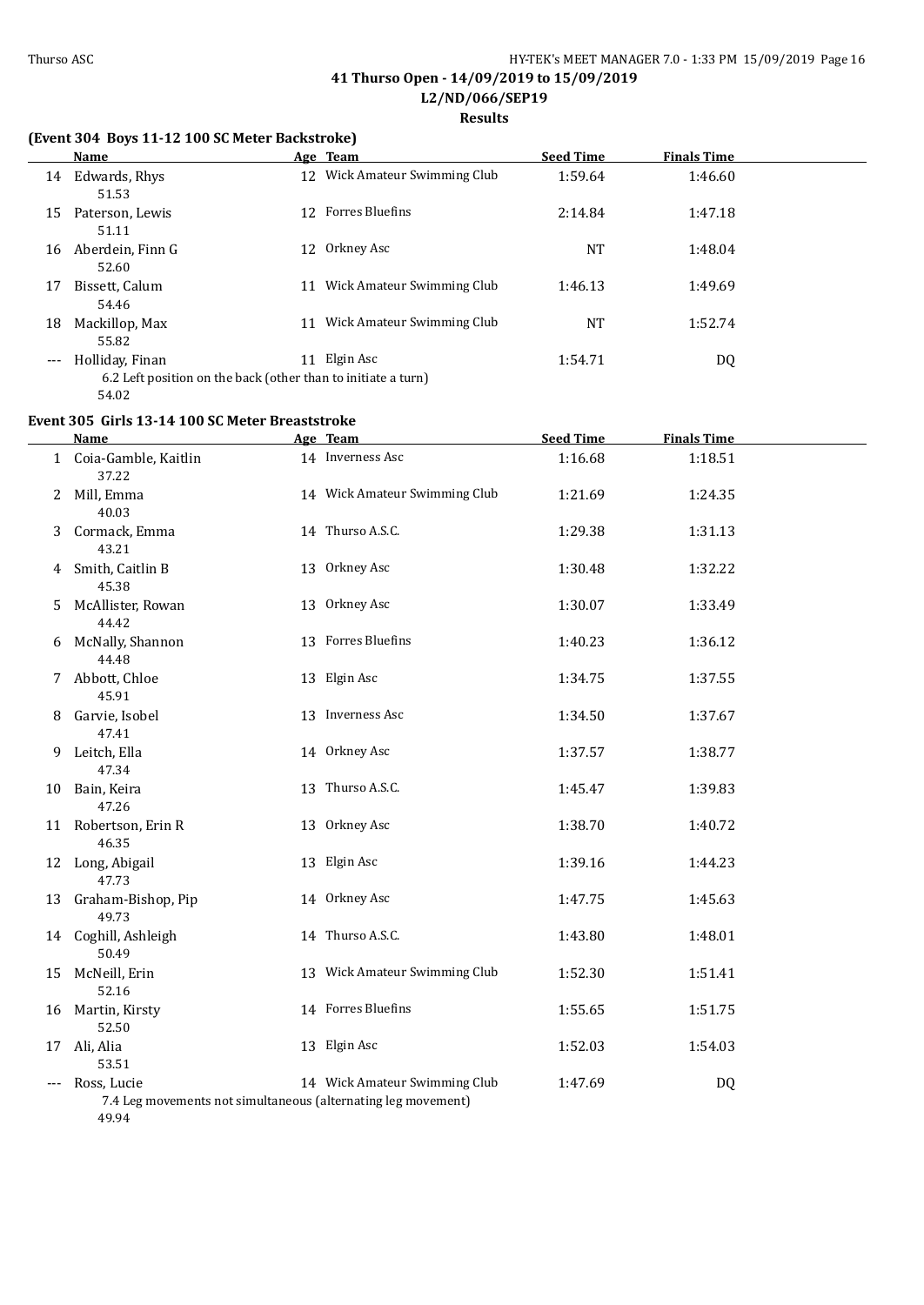$\overline{\phantom{a}}$ 

## **41 Thurso Open - 14/09/2019 to 15/09/2019 L2/ND/066/SEP19**

**Results**

## **Event 306 Boys 13-14 100 SC Meter Breaststroke**

|              | Name                                                                                    | Age Team                      | <b>Seed Time</b> | <b>Finals Time</b> |  |
|--------------|-----------------------------------------------------------------------------------------|-------------------------------|------------------|--------------------|--|
| $\mathbf{1}$ | Sutherland, Lewis<br>37.19                                                              | 14 Wick Amateur Swimming Club | 1:18.46          | 1:19.18            |  |
| 2            | Henry, Chester<br>39.19                                                                 | 14 Wick Amateur Swimming Club | 1:24.08          | 1:25.19            |  |
| 3            | Morgan, Innes K<br>42.09                                                                | 14 Thurso A.S.C.              | 1:27.84          | 1:28.72            |  |
| 4            | Mackay, John<br>42.69                                                                   | 14 Wick Amateur Swimming Club | 1:28.91          | 1:29.33            |  |
| 5.           | Burton, Fraser<br>42.55                                                                 | 13 Orkney Asc                 | 1:29.30          | 1:29.73            |  |
| 6            | Sutherland, Charlie<br>42.90                                                            | 13 Wick Amateur Swimming Club | 1:27.49          | 1:30.32            |  |
| 7            | Klimas, Owen<br>42.30                                                                   | 13 Wick Amateur Swimming Club | 1:42.69          | 1:31.28            |  |
| 8            | Mackay, Sam<br>46.27                                                                    | 14 Thurso A.S.C.              | 1:31.42          | 1:35.33            |  |
| 9            | Scott, Fraser<br>45.12                                                                  | 13 Elgin Asc                  | 1:37.09          | 1:35.75            |  |
| 10           | Sutherland, Scott B<br>44.63                                                            | 13 Thurso A.S.C.              | 1:35.82          | 1:36.15            |  |
|              | 11 Banford, Ben<br>46.03                                                                | 14 Forres Bluefins            | 1:39.36          | 1:38.76            |  |
|              | 12 Kolthammer, Ben<br>47.01                                                             | 13 Orkney Asc                 | 1:43.94          | 1:40.88            |  |
| 13           | Knapman, Matthew<br>50.14                                                               | 13 Thurso A.S.C.              | 1:44.53          | 1:45.02            |  |
| 14           | Norburn, Connall<br>47.41                                                               | 13 Thurso A.S.C.              | 1:42.51          | 1:46.03            |  |
| $---$        | Cormack, Liam<br>7.4 Leg movements not simultaneous (alternating leg movement)<br>52.16 | 13 Thurso A.S.C.              | 1:56.96          | DQ                 |  |

### **Event 307 Girls 15 & Over 100 SC Meter Butterfly**

|       | Name                      |    | Age Team                                                                                                   | <b>Seed Time</b> | <b>Finals Time</b> |  |
|-------|---------------------------|----|------------------------------------------------------------------------------------------------------------|------------------|--------------------|--|
| 1     | Officer, Georgia<br>34.10 |    | 16 Elgin Asc                                                                                               | 1:10.53          | 1:13.74            |  |
| 2     | MacBean, Mairi<br>35.37   | 15 | Inverness Asc                                                                                              | 1:14.64          | 1:15.88            |  |
| 3     | Blance, Jean<br>34.47     | 15 | Orkney Asc                                                                                                 | 1:18.05          | 1:16.35            |  |
| 4     | Williamson, Amy<br>34.89  | 15 | Wick Amateur Swimming Club                                                                                 | 1:14.10          | 1:19.71            |  |
| 5     | McDonald, Lucy J<br>37.35 |    | 16 Thurso A.S.C.                                                                                           | 1:16.93          | 1:24.10            |  |
| 6     | May, Rachel<br>38.42      | 15 | Thurso A.S.C.                                                                                              | 1:18.94          | 1:24.38            |  |
|       | Watt, Eve<br>39.73        | 15 | Wick Amateur Swimming Club                                                                                 | 1:26.09          | 1:27.76            |  |
| $---$ | Parnaby, Alana            |    | 15 Elgin Asc<br>8.2 Arms not brought backward under the water simultaneously throughout the race (subject) | 1:35.44          | DQ                 |  |

43.33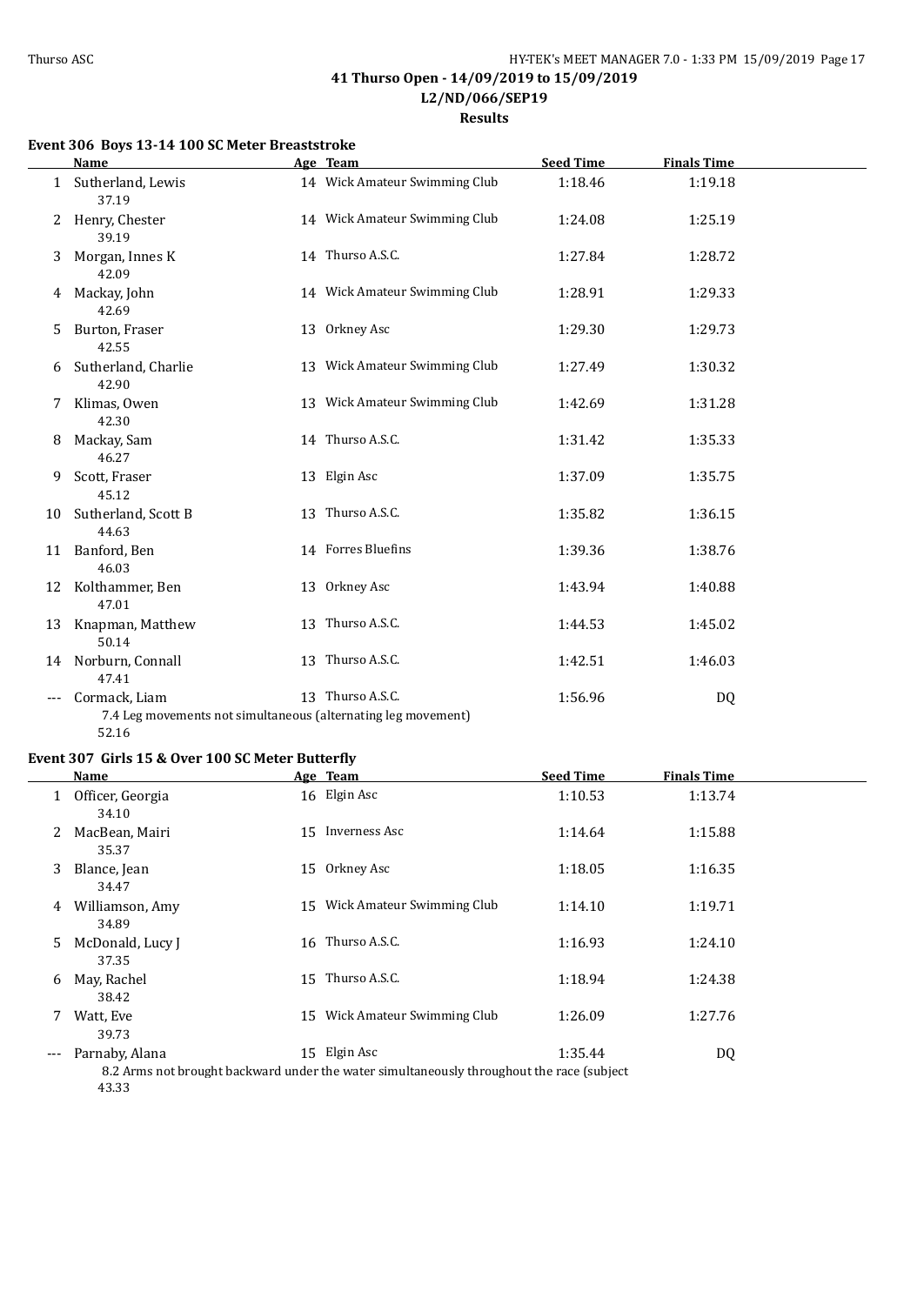$\overline{a}$ 

## **41 Thurso Open - 14/09/2019 to 15/09/2019 L2/ND/066/SEP19**

**Results**

## **Event 308 Boys 15 & Over 100 SC Meter Butterfly**

|    | Name                      | Age Team         | <b>Seed Time</b> | <b>Finals Time</b> |
|----|---------------------------|------------------|------------------|--------------------|
|    | 1 Ridgley, Tim<br>29.74   | 22 Thurso A.S.C. | 1:03.78          | 1:05.12            |
| 2  | Pickering, Louis<br>32.05 | 15 Thurso A.S.C. | 1:09.53          | 1:09.20            |
| 3  | Brown, Calvin<br>32.63    | 15 Elgin Asc     | 1:08.61          | 1:09.28            |
| 4  | Smith, Kieran R<br>32.22  | 15 Orkney Asc    | 1:11.98          | 1:10.98            |
| 5. | Campbell, Andrew<br>34.07 | 15 Thurso A.S.C. | 1:11.53          | 1:11.94            |
| 6  | Strasdin, Thomas<br>35.91 | 15 Elgin Asc     | 1:15.51          | 1:17.75            |
| 7  | Johnston, Sean<br>35.94   | 15 Thurso A.S.C. | 1:27.13          | 1:18.53            |
| 8  | Ali, Youssof<br>38.39     | 16 Elgin Asc     | 1:19.87          | 1:24.94            |
| 9  | Scott, Bradley<br>40.35   | 15 Elgin Asc     | 1:29.51          | 1:30.04            |

## **Event 403 Girls 10-13 4x50 SC Meter Medley Relay**

|    | <b>Team</b>                      | <b>Relav</b>            | <b>Seed Time</b>        | <b>Prelim Time</b>      |
|----|----------------------------------|-------------------------|-------------------------|-------------------------|
|    | <b>Preliminaries</b>             |                         |                         |                         |
|    | 1 Orkney Asc                     | A                       | 2:26.27                 | 2:24.70<br>$\mathsf{q}$ |
|    | 1) Simpson, Zara S 12<br>35.86   | 2) McAllister, Rowan 13 | 3) Robertson, Erin R 13 | 4) Spence, Annie 12     |
| 2  | <b>Forres Bluefins</b>           | A                       | 2:30.10                 | 2:36.20<br>q            |
|    | 1) Wheeler, Harriett 12<br>39.80 | 2) Powell, Jessica 12   | 3) McNally, Shannon 13  | 4) Banford, Lexie 11    |
| 3  | Elgin Asc                        | A                       | 2:41.70                 | 2:37.45<br>$\alpha$     |
|    | 1) Manson, Beth 12<br>39.35      | 2) Abbott, Chloe 13     | 3) Wallace, Amy 12      | 4) Abbott, Lauren 11    |
| 4  | Thurso A.S.C.                    | A                       | 2:24.66                 | 2:41.02<br>q            |
|    | 1) Bain, Keira 13<br>37.83       | 2) Craigie, Chloe 12    | 3) Mackay, Olivia 12    | 4) Mackay, Megan 12     |
| 5. | Wick Amateur Swimming Club       | A                       | 2:42.39                 | 2:42.94                 |
|    | 1) McNeill, Erin 13<br>42.84     | 2) Gunn, Joanna 12      | 3) Mill, Kate 12        | 4) Robertson, Eva 10    |
| 6  | Wick Amateur Swimming Club       | B                       | 3:07.50                 | 3:10.03                 |
|    | 1) Forbes, Lena 11<br>51.75      | 2) Edwards, Carla 10    | 3) Harper, Lucy 11      | 4) Gunn, Hannah 12      |
| 7  | Thurso A.S.C.                    | B                       | <b>NT</b>               | 3:21.92                 |
|    | 1) Hulse, Miriam 10<br>53.26     | 2) Bain, Phoebe 8       | 3) MacDougall, Emily 9  | 4) Mackenzie, Alana 10  |
|    | Orkney Asc                       | B                       | 2:56.29                 | DQ                      |
|    | 1) Smith, Libby C 11<br>46.78    | 2) MacLeod, Gracie 11   | 3) Clapham, Jenna M 10  | 4) Kenyon, Lucy V 11    |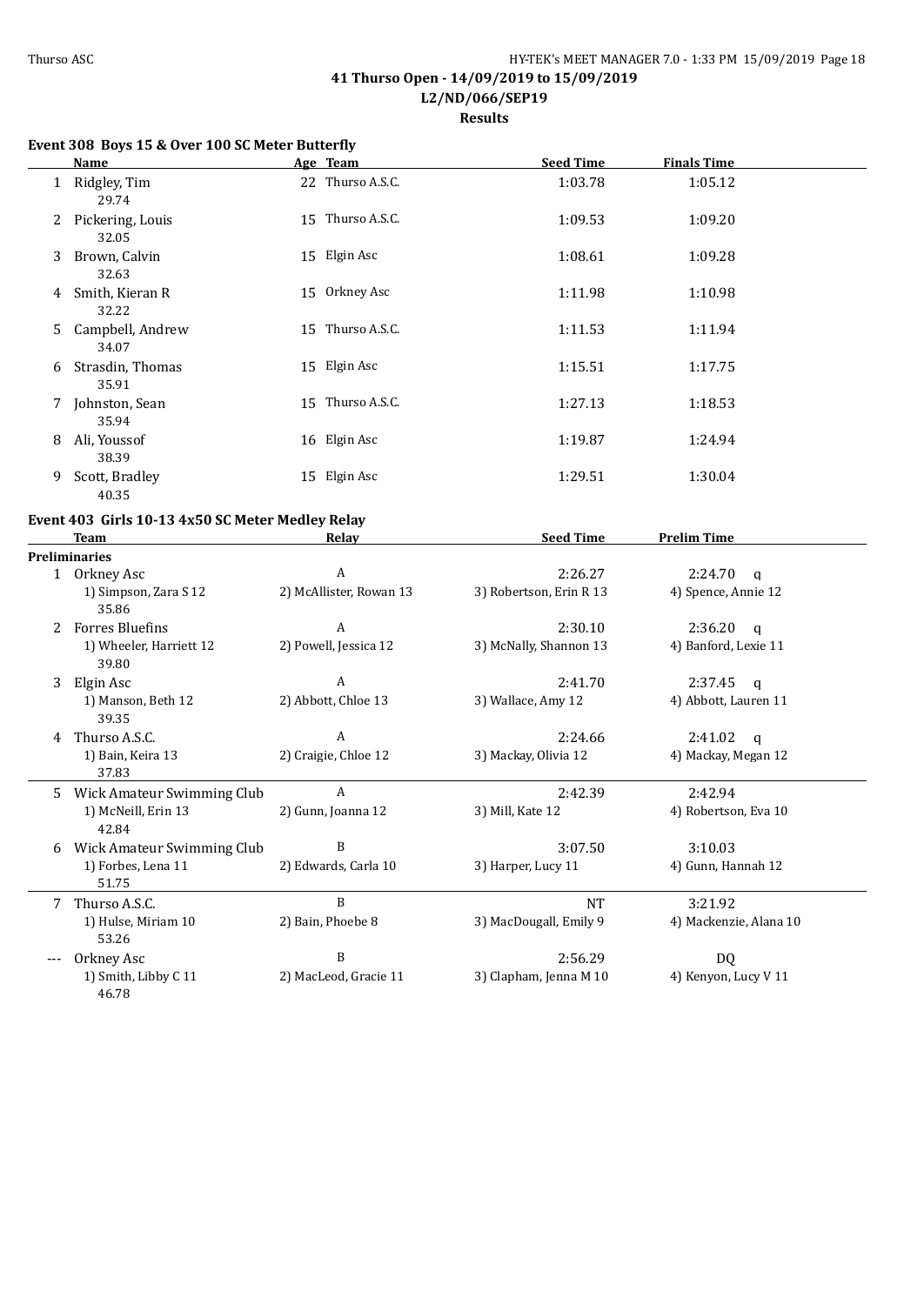# **L2/ND/066/SEP19**

## **Results**

|       | Event 404 Boys 10-13 4x50 SC Meter Medley Relay                                         |                               |                        |                           |
|-------|-----------------------------------------------------------------------------------------|-------------------------------|------------------------|---------------------------|
|       | Team                                                                                    | Relav                         | <b>Seed Time</b>       | <b>Prelim Time</b>        |
|       | <b>Preliminaries</b>                                                                    |                               |                        |                           |
|       | 1 Wick Amateur Swimming Club                                                            | A                             | 2:23.85                | 2:30.81<br>$\mathbf{q}$   |
|       | 1) Mackay, Carter 12<br>36.73                                                           | 2) Sutherland, Charlie 13     | 3) Hughes, Joshua 12   | 4) Gill, Joe 11           |
| 2     | Elgin Asc                                                                               | A                             | 2:45.63                | 2:36.62<br>$\mathbf{q}$   |
|       | 1) Scott, Fraser 13<br>35.89                                                            | 2) Sinclair, Taylor 12        | 3) Brown, Rowan 11     | 4) Holliday, Finan 11     |
| 3     | Wick Amateur Swimming Club                                                              | B                             | 2:56.69                | 3:03.31<br>$\mathbf{q}$   |
|       | 1) Moodie, Logan 10<br>48.76                                                            | 2) Edwards, Owen 12           | 3) McNeill, Ryan 12    | 4) Bissett, Calum 11      |
|       | 4 Orkney Asc                                                                            | A                             | 3:32.07                | 3:23.86<br>$\mathbf q$    |
|       | 1) Dufort-Kennett, Innes 10<br>48.83                                                    | 2) Burton, Craig 9            | 3) Aberdein, Finn G 12 | 4) Robertson, Euan J 9    |
| $---$ | Thurso A.S.C.                                                                           | B                             | <b>NT</b>              | <b>DQ</b>                 |
|       | 10.11 Swimmer #2 feet lost touch with starting place before preceding team mate touches |                               |                        |                           |
|       | 1) Westwood, Mackenzie 10<br>42.29                                                      | 2) Mills, Edward 9            | 3) Porteous, Lewis 10  | 4) Williamson, Aiden 11   |
|       | Thurso A.S.C.                                                                           | A                             | 2:20.50                | DQ                        |
|       | 1) Knapman, Matthew 13<br>40.43                                                         | 2) Mills, George 11           | 3) Cormack, Liam 13    | 4) Sutherland, Scott B 13 |
|       | Event 405 Girls 15 & Over 100 SC Meter Freestyle                                        |                               |                        |                           |
|       | <b>Name</b>                                                                             | Age Team                      | <b>Seed Time</b>       | <b>Finals Time</b>        |
|       | 1 Blance, Jean<br>30.27                                                                 | 15 Orkney Asc                 | 1:03.35                | 1:03.85                   |
| 2.    | Officer, Georgia<br>30.87                                                               | 16 Elgin Asc                  | 1:02.67                | 1:04.17                   |
| 3     | MacBean, Mairi<br>31.88                                                                 | 15 Inverness Asc              | 1:04.82                | 1:06.94                   |
| 4     | Williamson, Amy<br>32.21                                                                | 15 Wick Amateur Swimming Club | 1:05.04                | 1:07.55                   |
| 5.    | McDonald, Lucy J<br>33.04                                                               | 16 Thurso A.S.C.              | 1:07.21                | 1:07.91                   |
| 6     | May, Rachel<br>34.63                                                                    | 15 Thurso A.S.C.              | 1:12.09                | 1:12.17                   |
| 7     | Watt, Eve<br>34.21                                                                      | 15 Wick Amateur Swimming Club | 1:13.91                | 1:13.05                   |
| 8     | Parnaby, Alana<br>35.68                                                                 | 15 Elgin Asc                  | 1:17.04                | 1:14.85                   |
|       | Event 406 Boys 15 & Over 100 SC Meter Freestyle                                         |                               |                        |                           |
|       | <b>Name</b>                                                                             | Age Team                      | <b>Seed Time</b>       | <b>Finals Time</b>        |
|       | 1 Brown, Calvin<br>26.52                                                                | 15 Elgin Asc                  | 55.49                  | 55.33                     |
| 2     | Ridgley, Tim<br>26.90                                                                   | 22 Thurso A.S.C.              | 57.24                  | 56.44                     |

3 Pickering, Louis 15 Thurso A.S.C. 59.64 1:00.86 29.16 4 Smith, Kieran R 15 Orkney Asc 1:03.29 1:02.60 30.05 5 Campbell, Andrew 15 Thurso A.S.C. 1:05.40 1:05.56 30.37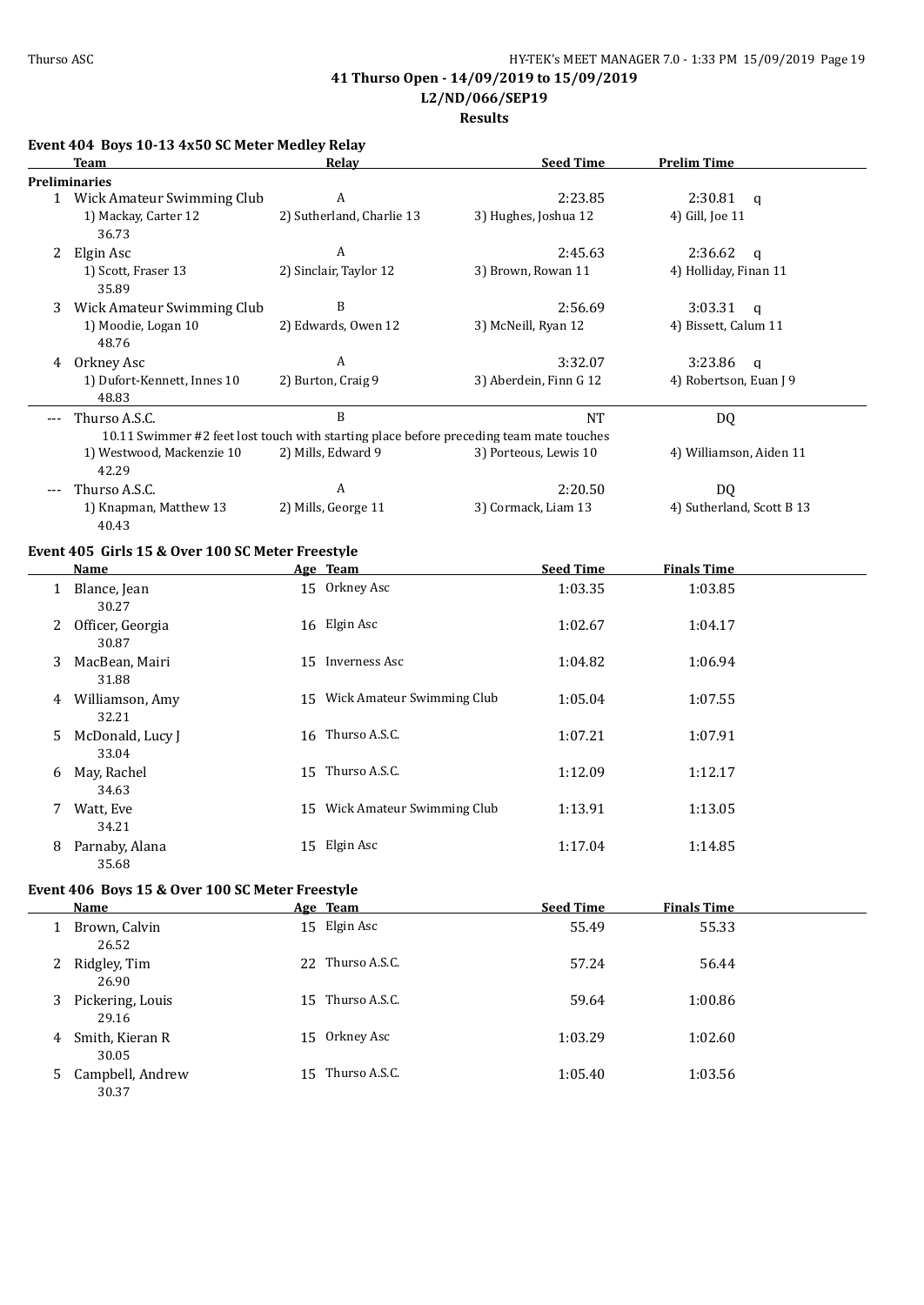**L2/ND/066/SEP19**

## **Results**

## **(Event 406 Boys 15 & Over 100 SC Meter Freestyle)**

|   | Name                        |     | Age Team                                                                                                   | <b>Seed Time</b> | <b>Finals Time</b> |
|---|-----------------------------|-----|------------------------------------------------------------------------------------------------------------|------------------|--------------------|
|   | 6 Strasdin, Thomas<br>34.17 |     | 15 Elgin Asc                                                                                               | 1:07.62          | 1:07.77            |
|   | Johnston, Sean<br>34.59     | 15. | Thurso A.S.C.                                                                                              | 1:16.46          | 1:11.86            |
| 8 | Scott, Bradley<br>35.19     |     | 15 Elgin Asc                                                                                               | 1:14.64          | 1:12.70            |
|   | Ali, Youssof                |     | 16 Elgin Asc<br>10.8 Unauthorised use of tape, device or swimsuit aiding speed, buoyancy or endurance, now | 1:05.63          | DQ                 |

tape, device or swimsuit aiding speed, buoyancy or endurance, p $\,$ 32.14

## **Event 407 Girls 13-14 100 SC Meter Backstroke**

|    | Name                                         | Age Team                      | <b>Seed Time</b> | <b>Finals Time</b> |  |
|----|----------------------------------------------|-------------------------------|------------------|--------------------|--|
|    | 1 Coia-Gamble, Kaitlin<br>33.90              | 14 Inverness Asc              | 1:09.25          | 1:09.17            |  |
|    | 2 Mill, Emma<br>33.86                        | 14 Wick Amateur Swimming Club | 1:09.86          | 1:09.90            |  |
|    | 3 Cormack, Emma<br>37.78                     | 14 Thurso A.S.C.              | 1:17.32          | 1:17.26            |  |
|    | 4 Leitch, Ella<br>38.11                      | 14 Orkney Asc                 | 1:22.00          | 1:19.29            |  |
| 5. | McAllister, Rowan<br>39.06                   | 13 Orkney Asc                 | 1:20.65          | 1:19.66            |  |
|    | 6 Smith, Caitlin B<br>39.62                  | 13 Orkney Asc                 | 1:22.07          | 1:20.38            |  |
|    | 7 Bain, Keira<br>39.11                       | 13 Thurso A.S.C.              | 1:23.55          | 1:21.10            |  |
|    | 8 Ross, Lucie<br>40.73                       | 14 Wick Amateur Swimming Club | 1:26.01          | 1:22.96            |  |
| 9. | Martin, Kirsty<br>40.62                      | 14 Forres Bluefins            | 1:23.77          | 1:24.27            |  |
|    | 10 Robertson, Erin R<br>40.32                | 13 Orkney Asc                 | 1:23.93          | 1:26.20            |  |
|    | 11 McNally, Shannon<br>41.28                 | 13 Forres Bluefins            | 1:28.06          | 1:27.60            |  |
|    | 12 Abbott, Chloe<br>44.76                    | 13 Elgin Asc                  | 1:32.73          | 1:32.18            |  |
|    | 13 Graham-Bishop, Pip<br>45.91               | 14 Orkney Asc                 | 1:35.19          | 1:33.74            |  |
|    | 14 McNeill, Erin<br>45.53                    | 13 Wick Amateur Swimming Club | 1:33.70          | 1:34.67            |  |
|    | 15 Coghill, Ashleigh<br>46.88                | 14 Thurso A.S.C.              | 1:36.95          | 1:35.36            |  |
|    | 16 Garvie, Isobel<br>47.30                   | 13 Inverness Asc              | 1:37.00          | 1:35.50            |  |
|    | 17 Long, Abigail<br>47.99                    | 13 Elgin Asc                  | 1:42.57          | 1:38.54            |  |
|    | 18 Ali, Alia<br>48.41                        | 13 Elgin Asc                  | 1:38.60          | 1:40.25            |  |
|    | Event 408 Boys 13-14 100 SC Meter Backstroke |                               |                  |                    |  |
|    | <b>Name</b>                                  | Age Team                      | <b>Seed Time</b> | <b>Finals Time</b> |  |
|    | 1 Mackay, John                               | 14 Wick Amateur Swimming Club | 1:14.02          | 1:10.57            |  |
|    | 34.39                                        |                               |                  |                    |  |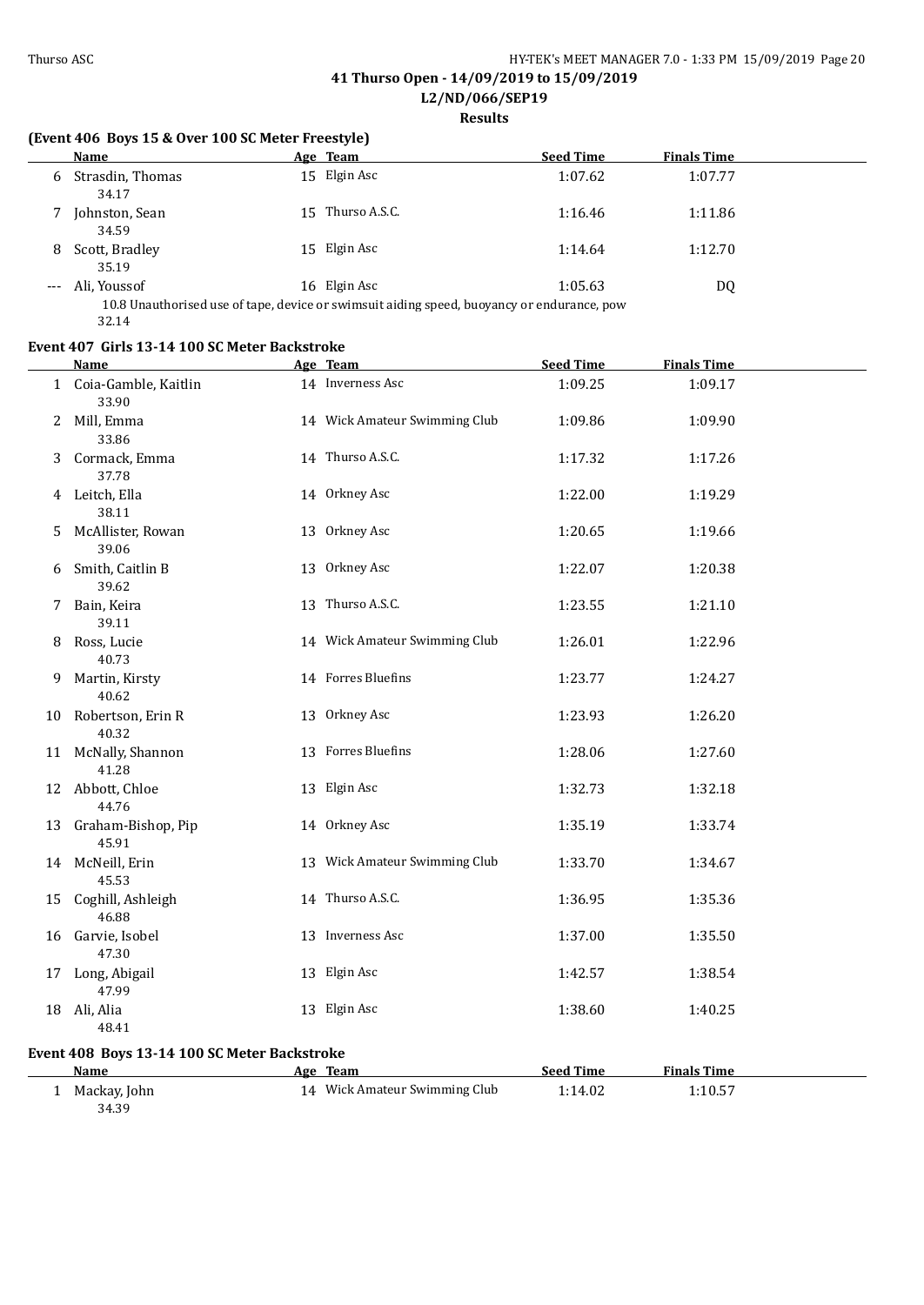**Results**

### **(Event 408 Boys 13-14 100 SC Meter Backstroke)**

|    | Name                         |    | Age Team                      | <b>Seed Time</b> | <b>Finals Time</b> |  |
|----|------------------------------|----|-------------------------------|------------------|--------------------|--|
|    | Sutherland, Lewis<br>33.79   |    | 14 Wick Amateur Swimming Club | 1:09.07          | 1:10.59            |  |
| 3  | Henry, Chester<br>36.64      |    | 14 Wick Amateur Swimming Club | 1:15.59          | 1:15.14            |  |
| 4  | Mackay, Sam<br>37.34         |    | 14 Thurso A.S.C.              | 1:17.75          | 1:15.29            |  |
| 5  | Sutherland, Charlie<br>37.94 |    | 13 Wick Amateur Swimming Club | 1:18.07          | 1:17.75            |  |
| 6  | Scott, Fraser<br>39.80       |    | 13 Elgin Asc                  | 1:19.42          | 1:19.56            |  |
| 7  | Banford, Ben<br>38.88        |    | 14 Forres Bluefins            | 1:22.97          | 1:20.40            |  |
| 8  | Klimas, Owen<br>39.65        |    | 13 Wick Amateur Swimming Club | 1:22.07          | 1:21.86            |  |
| 9  | Burton, Fraser<br>40.04      |    | 13 Orkney Asc                 | 1:21.69          | 1:22.17            |  |
| 10 | Sutherland, Scott B<br>39.91 |    | 13 Thurso A.S.C.              | 1:22.37          | 1:23.24            |  |
| 11 | Knapman, Matthew<br>43.90    |    | 13 Thurso A.S.C.              | 1:27.66          | 1:30.24            |  |
| 12 | Kolthammer, Ben              |    | 13 Orkney Asc                 | 1:31.22          | 1:31.94            |  |
| 13 | Cormack, Liam<br>45.92       | 13 | Thurso A.S.C.                 | 1:39.36          | 1:34.87            |  |

## **Event 409 Girls 11-12 100 SC Meter Butterfly**

|    | Name                       | Age Team                      | <b>Seed Time</b> | <b>Finals Time</b> |  |
|----|----------------------------|-------------------------------|------------------|--------------------|--|
|    | 1 Powell, Jessica<br>37.72 | 12 Forres Bluefins            | 1:28.47          | 1:22.19            |  |
| 2  | Mill, Kate<br>37.99        | 12 Wick Amateur Swimming Club | 1:30.87          | 1:27.21            |  |
| 3  | Wheeler, Harriett<br>42.75 | 12 Forres Bluefins            | 1:34.12          | 1:33.16            |  |
| 4  | Mackay, Megan<br>40.82     | 12 Thurso A.S.C.              | 2:04.88          | 1:35.84            |  |
| 5  | Gunn, Joanna<br>43.50      | 12 Wick Amateur Swimming Club | 1:42.61          | 1:36.22            |  |
| 6  | Wallace, Amy<br>44.09      | 12 Elgin Asc                  | 1:42.77          | 1:37.22            |  |
| 7  | Manson, Beth<br>44.74      | 12 Elgin Asc                  | 1:35.63          | 1:38.54            |  |
| 8  | Abbott, Lauren<br>48.59    | 11 Elgin Asc                  | 1:43.15          | 1:47.96            |  |
| 9  | Hughes, Morgan<br>49.28    | 11 Elgin Asc                  | 1:40.49          | 1:47.98            |  |
| 10 | Gunn, Hannah<br>49.17      | 12 Wick Amateur Swimming Club | 2:00.30          | 1:51.85            |  |
|    | 11 Kenyon, Lucy V<br>53.63 | 11 Orkney Asc                 | 1:53.69          | 1:57.01            |  |
| 12 | Malcolm, Isla<br>52.03     | 11 Elgin Asc                  | 1:43.88          | 1:57.72            |  |
| 13 | Smith, Libby C<br>54.77    | 11 Orkney Asc                 | 1:56.82          | 2:01.36            |  |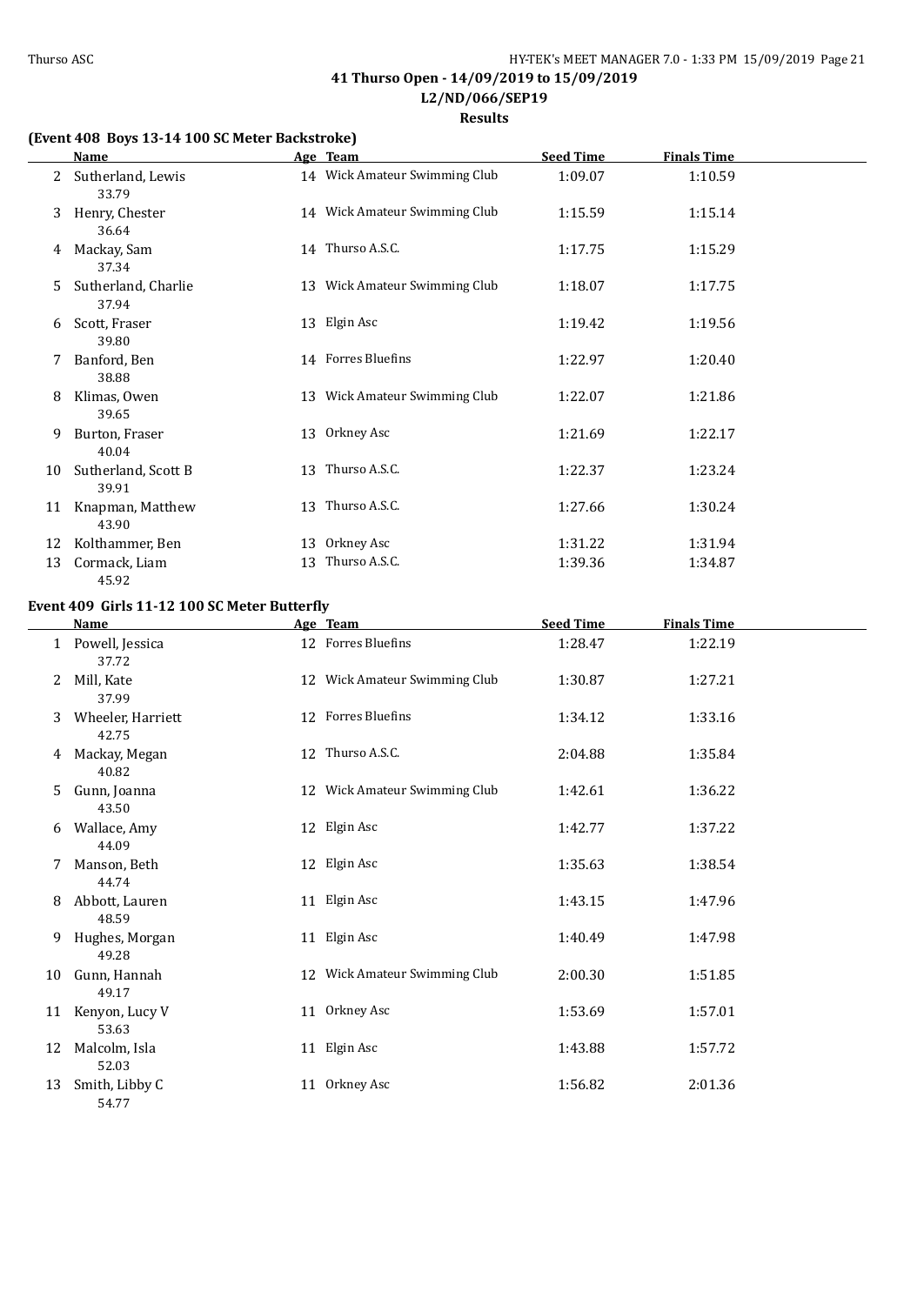## **Results**

## **(Event 409 Girls 11-12 100 SC Meter Butterfly)**

|       | <b>Name</b>                  |    | Age Team                                                                                                   | <b>Seed Time</b> | <b>Finals Time</b> |  |
|-------|------------------------------|----|------------------------------------------------------------------------------------------------------------|------------------|--------------------|--|
| 14    | MacLeod, Gracie<br>56.10     |    | 11 Orkney Asc                                                                                              | 1:58.91          | 2:02.87            |  |
| 15    | Harper, Lucy<br>54.77        |    | 11 Wick Amateur Swimming Club                                                                              | <b>NT</b>        | 2:02.94            |  |
| 16    | Robertson, Leah<br>59.61     | 11 | Orkney Asc                                                                                                 | 2:13.96          | 2:10.57            |  |
| 17    | Knapman, Sophie<br>54.14     | 11 | Thurso A.S.C.                                                                                              | <b>NT</b>        | 2:14.56            |  |
| ---   | Parnaby, Caitlin<br>42.24    |    | 11 Elgin Asc<br>8.1 Body not on the breast during the swim or when leaving the wall after a turn (except w | 1:38.75          | DQ                 |  |
| ---   | Tomalin, Amelia C<br>1:00.51 |    | 11 Orkney Asc<br>8.2 Arms not brought forward simultaneously or arms not brought forward over the water    | NT               | DQ                 |  |
| ---   | Spence, Annie<br>49.44       |    | 12 Orkney Asc                                                                                              | 1:56.02          | DQ                 |  |
| $---$ | Firth, Rhiannon<br>54.98     | 11 | Orkney Asc<br>8.2 Arms not brought backward under the water simultaneously throughout the race (subject)   | <b>NT</b>        | DQ                 |  |

## **Event 410 Boys 11-12 100 SC Meter Butterfly**

|    | Name                          | Age Team                      | <b>Seed Time</b> | <b>Finals Time</b> |  |
|----|-------------------------------|-------------------------------|------------------|--------------------|--|
|    | Riddoch-Smith, Dylan<br>37.73 | 11 Forres Bluefins            | 1:21.05          | 1:22.24            |  |
| 2  | Hughes, Joshua<br>39.08       | 12 Wick Amateur Swimming Club | 1:30.61          | 1:26.81            |  |
| 3  | Brown, Rowan<br>42.50         | 11 Elgin Asc                  | 1:41.79          | 1:36.32            |  |
| 4  | Mackay, Carter<br>45.42       | 12 Wick Amateur Swimming Club | 1:51.36          | 1:41.92            |  |
| 5  | Sinclair, Taylor<br>46.02     | 12 Elgin Asc                  | 1:46.41          | 1:44.45            |  |
| 6  | Gill, Joe<br>48.91            | 11 Wick Amateur Swimming Club | NT               | 1:50.67            |  |
| 7  | McDonald, Archie<br>50.57     | 12 Elgin Asc                  | 1:48.42          | 1:51.43            |  |
| 8  | Linklater, Max<br>47.80       | 12 Orkney Asc                 | 2:00.82          | 1:55.27            |  |
| 9  | McNeill, Ryan<br>50.94        | 12 Wick Amateur Swimming Club | NT               | 1:56.08            |  |
| 10 | Aberdein, Finn G<br>51.66     | 12 Orkney Asc                 | NT               | 1:58.39            |  |
| 11 | Mills, George<br>53.82        | 11 Thurso A.S.C.              | 2:16.04          | 2:00.38            |  |
| 12 | Williamson, Aiden<br>54.69    | 11 Thurso A.S.C.              | NT               | 2:08.41            |  |

## **Event 411 Girls 10 & Under 50 SC Meter Breaststroke**

|   | <b>Name</b>       | Age | Team                          | Seed Time | <b>Finals Time</b> |
|---|-------------------|-----|-------------------------------|-----------|--------------------|
|   | Robertson, Eva    |     | 10 Wick Amateur Swimming Club | 50.19     | 48.93              |
|   | Edwards, Carla    |     | 10 Wick Amateur Swimming Club | 54.32     | 50.05              |
|   | MacDougall, Emily |     | 9 Thurso A.S.C.               | 54.77     | 52.31              |
| 4 | Clapham, Jenna M  | 10  | Orkney Asc                    | 53.38     | 53.30              |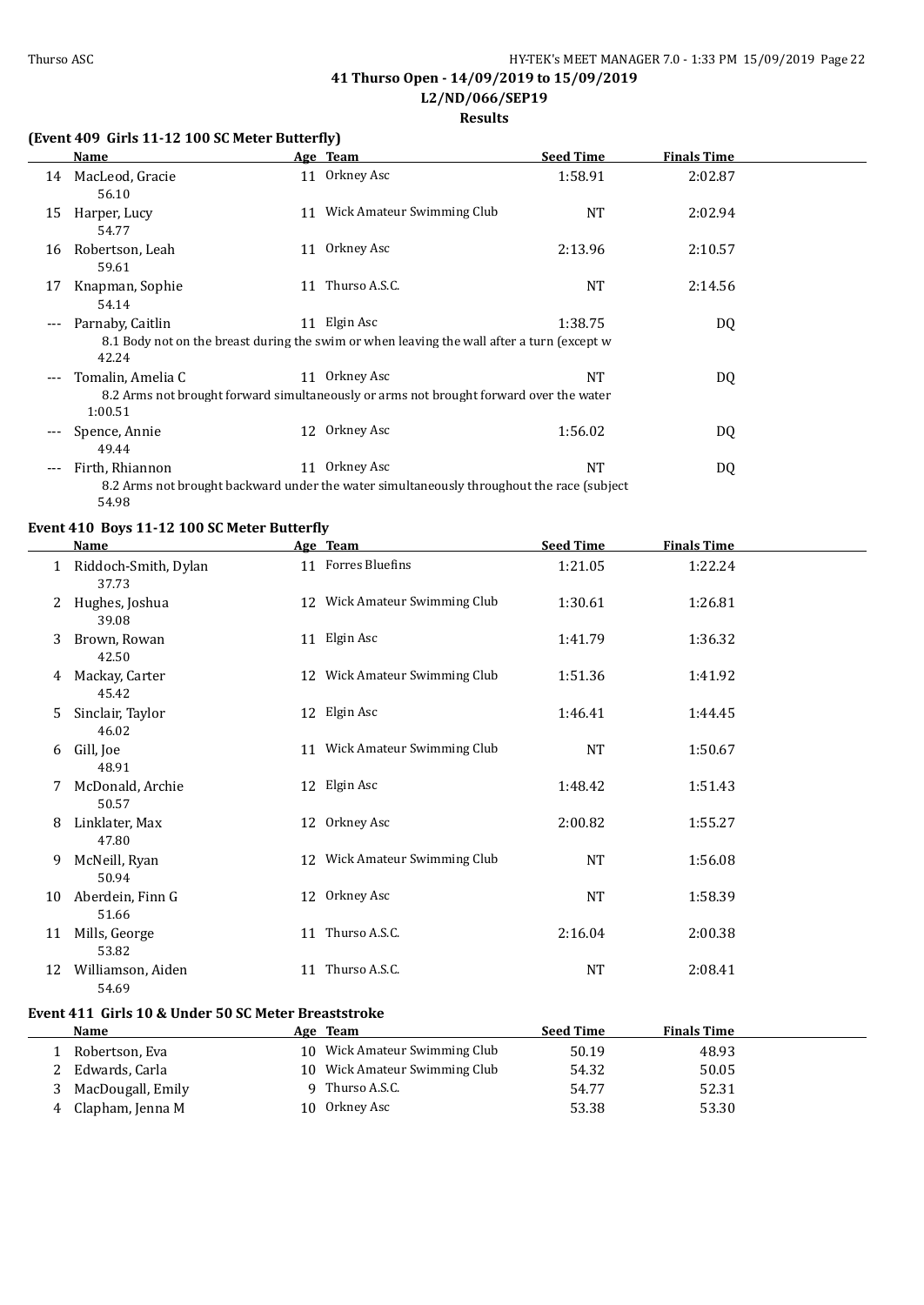**L2/ND/066/SEP19**

**Results**

## **(Event 411 Girls 10 & Under 50 SC Meter Breaststroke)**

|     | <b>Name</b>                      |    | Age Team                                                               | <b>Seed Time</b>                                                                           | <b>Finals Time</b> |  |
|-----|----------------------------------|----|------------------------------------------------------------------------|--------------------------------------------------------------------------------------------|--------------------|--|
| 5.  | Powell, Grace                    |    | 10 Forres Bluefins                                                     | 53.61                                                                                      | 53.67              |  |
| 6   | Luce, Ava                        | 10 | Elgin Asc                                                              | 54.88                                                                                      | 55.12              |  |
|     | Barrett, Sarah                   | 8  | Elgin Asc                                                              | 59.96                                                                                      | 1:02.73            |  |
| 8   | Russell, Millie                  | 10 | Elgin Asc                                                              | 1:02.93                                                                                    | 1:03.26            |  |
| 9   | Hulse, Miriam                    | 10 | Thurso A.S.C.                                                          | 1:09.18                                                                                    | 1:04.10            |  |
| 10  | Darby, Lorna                     | q  | Thurso A.S.C.                                                          | NT                                                                                         | 1:04.95            |  |
| 11  | Pepper, Leah                     | 8. | Orkney Asc                                                             | 1:15.70                                                                                    | 1:08.67            |  |
| 12  | Hamill, Ava                      | 9  | Orkney Asc                                                             | 1:10.65                                                                                    | 1:09.21            |  |
| 13  | Clapham, Rhian E                 | 8  | Orkney Asc                                                             | NT                                                                                         | 1:10.05            |  |
| 14  | Gee, Amelie                      | 10 | Orkney Asc                                                             | <b>NT</b>                                                                                  | 1:14.82            |  |
| 15  | Ross, Isla                       | q  | Thurso A.S.C.                                                          | <b>NT</b>                                                                                  | 1:18.75            |  |
| --- | Bain, Phoebe                     | 8. | Thurso A.S.C.                                                          | 56.23                                                                                      | DQ                 |  |
|     |                                  |    |                                                                        | 7.6 Did not touch at turn or finish with both hands, or touch not simultaneous or hands no |                    |  |
|     | Ross, Alana                      |    | 10 Thurso A.S.C.                                                       | NT                                                                                         | DQ                 |  |
|     |                                  |    | 7.4 Leg movements not simultaneous (alternating leg movement)          |                                                                                            |                    |  |
| --- | Linklater, Rafi A                |    | 10 Orkney Asc                                                          | 1:11.15                                                                                    | DQ                 |  |
|     |                                  |    | 7.2 Arm movements not simultaneous or not in the same horizontal plane |                                                                                            |                    |  |
|     | Buck, Sydney                     |    | 9 Orkney Asc                                                           | 1:11.19                                                                                    | DQ                 |  |
|     | 4.4 Start before starting signal |    |                                                                        |                                                                                            |                    |  |
| --- | Aberdein, Freya E                |    | 10 Orkney Asc                                                          | 1:01.40                                                                                    | DQ                 |  |
|     |                                  |    | 7.4 Leg movements not simultaneous (alternating leg movement)          |                                                                                            |                    |  |
|     | Mackenzie, Alana                 |    | 10 Thurso A.S.C.                                                       | 1:01.06                                                                                    | DQ                 |  |
|     |                                  |    |                                                                        | 7.1 Head not breaking the surface before hands turn inward at widest point in second strok |                    |  |

#### **Event 412 Boys 10 & Under 50 SC Meter Breaststroke**

|         | Name                             |     | Age Team                     | <b>Seed Time</b> | <b>Finals Time</b> |  |
|---------|----------------------------------|-----|------------------------------|------------------|--------------------|--|
|         | Moodie, Logan                    | 10  | Wick Amateur Swimming Club   | 56.88            | 52.73              |  |
|         | Westwood, Mackenzie              | 10  | Thurso A.S.C.                | 58.68            | 53.44              |  |
| 3       | Burton, Craig                    |     | 9 Orkney Asc                 | 55.22            | 57.07              |  |
| 4       | Mills, Edward                    | 9   | Thurso A.S.C.                | 1:00.16          | 57.66              |  |
| 5.      | Dufort-Kennett, Innes            | 10  | Orkney Asc                   | 58.58            | 59.84              |  |
| 6       | Porteous, Lewis                  | 10  | Thurso A.S.C.                | 1:01.51          | 1:01.08            |  |
|         | Douglas, Blair                   |     | 9 Thurso A.S.C.              | NT               | 1:01.66            |  |
| 8       | McIntosh, Shaw                   | 9   | Thurso A.S.C.                | NT               | 1:03.09            |  |
| 9       | McNeill, Harry                   |     | 9 Wick Amateur Swimming Club | 1:04.54          | 1:03.27            |  |
| 10      | Robertson, Euan J                | 9   | Orkney Asc                   | 1:30.08          | 1:16.72            |  |
| $---$   | Mackay, Alexander                | 10. | Wick Amateur Swimming Club   | 1:05.29          | DQ                 |  |
|         | 4.4 Start before starting signal |     |                              |                  |                    |  |
| $- - -$ | Fraser, Nathan                   | q   | Thurso A.S.C.                | <b>NT</b>        | DQ                 |  |
|         | 4.4 Start before starting signal |     |                              |                  |                    |  |

#### **Event 413 Girls 10-13 4x50 SC Meter Medley Relay**

|   | <b>Team</b>                      | Relay                 | <b>Seed Time</b>       | <b>Finals Time</b>   |  |
|---|----------------------------------|-----------------------|------------------------|----------------------|--|
|   | <b>Forres Bluefins</b>           | A                     | 2:36.20                | 2:38.22              |  |
|   | 1) Wheeler, Harriett 12<br>39.30 | 2) Powell, Jessica 12 | 3) McNally, Shannon 13 | 4) Banford, Lexie 11 |  |
| 2 | Elgin Asc                        | A                     | 2:37.45                | 2:40.11              |  |
|   | 1) Manson, Beth 12<br>39.64      | 2) Abbott, Chloe 13   | 3) Wallace, Amy 12     | 4) Abbott, Lauren 11 |  |
|   | Thurso A.S.C.                    | A                     | 2:41.02                | 2:41.48              |  |
|   | 1) Bain, Keira 13<br>38.09       | 2) Craigie, Chloe 12  | 3) Mackay, Olivia 12   | 4) Mackay, Megan 12  |  |